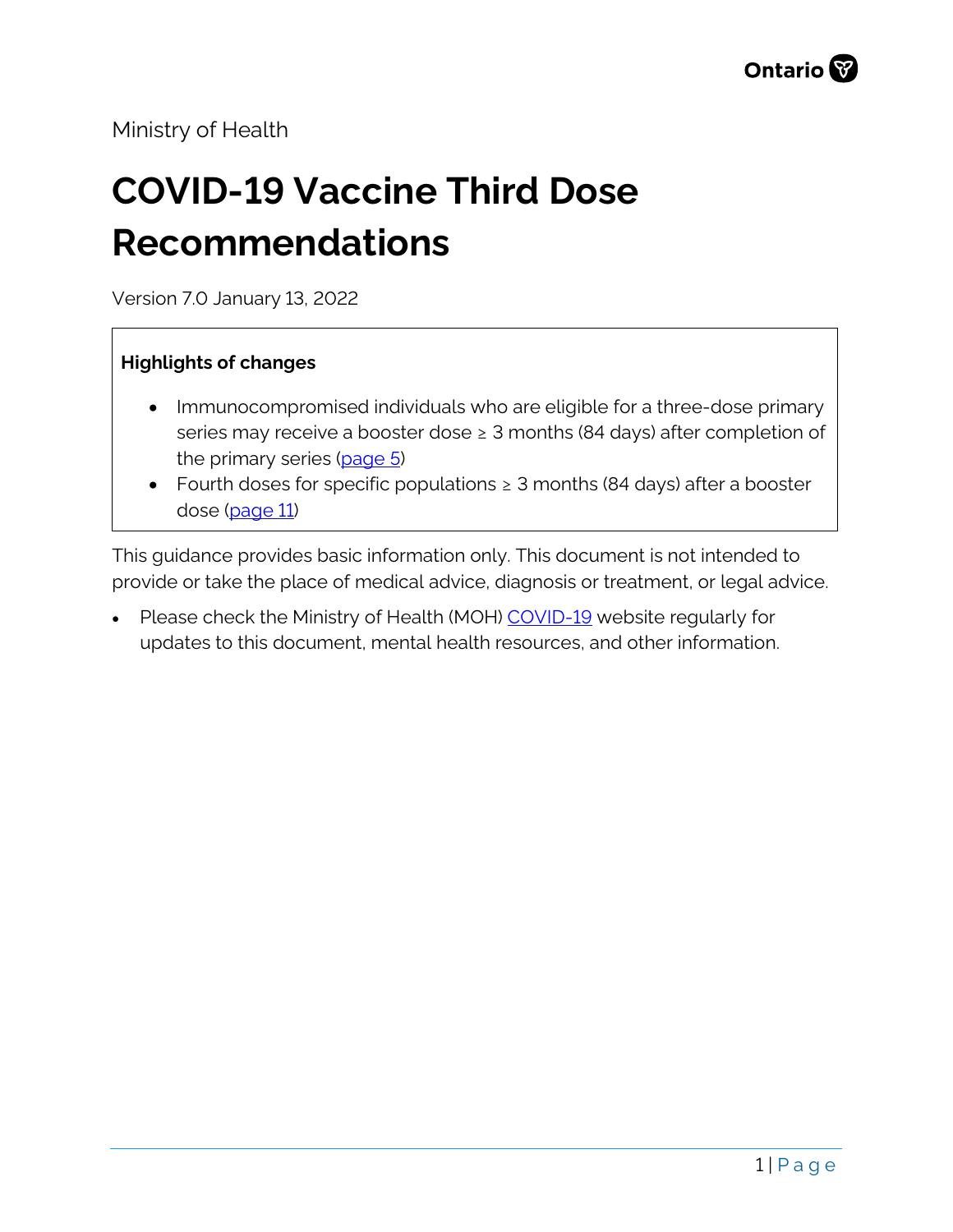# **Table of Contents**

| 3-Dose Primary Series for Moderately to Severely Immunocompromised5                                                                                      |  |
|----------------------------------------------------------------------------------------------------------------------------------------------------------|--|
|                                                                                                                                                          |  |
|                                                                                                                                                          |  |
|                                                                                                                                                          |  |
| Table 2: Rationale and Options for Vaccine Type and Dose offered for COVID-19                                                                            |  |
| 1. Residents of Long-Term Care Homes (LTCH), Retirement Homes (RH), Elder<br>Care Lodges, and older adults living in other congregate settings14         |  |
|                                                                                                                                                          |  |
|                                                                                                                                                          |  |
|                                                                                                                                                          |  |
| 5. Recipients of a Viral Vector Vaccine Primary Series that was completed with<br>only viral vector vaccines (AstraZeneca/COVISHIELD or Janssen COVID-19 |  |
| Appendix A: List of Immunosuppressive Medications in Alphabetical Order19                                                                                |  |
| Appendix B: List of Health Care Workers Eligible for Booster Doses 20                                                                                    |  |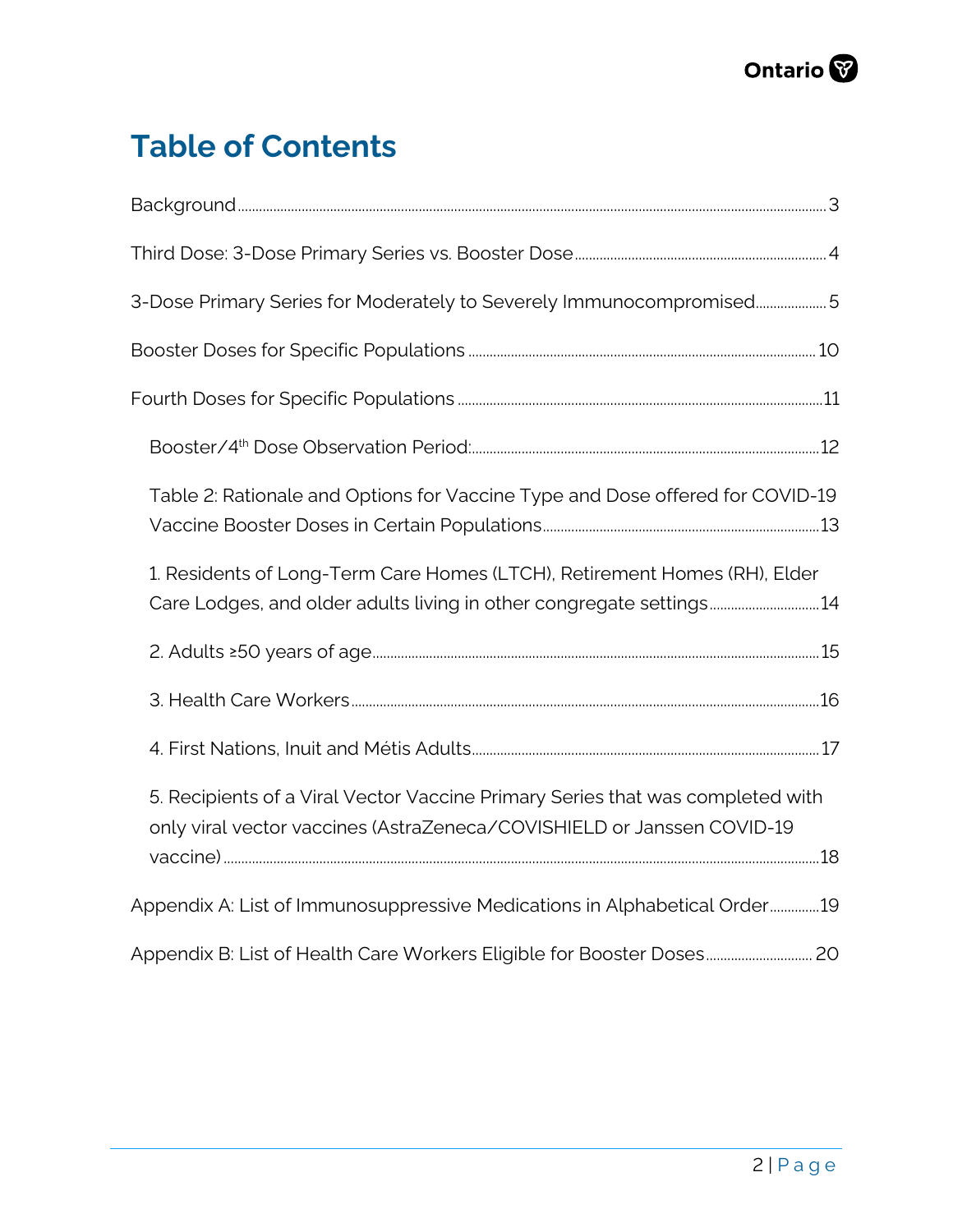# <span id="page-2-0"></span>**Background**

The Ministry of Health is closely monitoring the prevalence of the Delta and Omicron variants of concern globally and within Ontario, specifically with respect to the level of transmissibility and disease severity.

**Achieving high first and second dose coverage remains the focus and main priority of the Ontario's COVID-19 vaccination program. In response to the changing risk posed by the Omicron variant, accelerated deployment of COVID-19 boosters may provide increased protection across the population.** To date, a primary series of the COVID-19 vaccines have been shown to maintain high vaccine effectiveness with no evidence of waning against serious illness, hospitalization, and death from COVID-19 in most populations. Despite some evidence of increasing risk of breakthrough infection over time, those vaccinated against COVID-19 with a twodose series continue to demonstrate significantly lower odds of SARS-CoV-2 infection compared to unvaccinated individuals and, when infections occur, symptoms tend to be milder in vaccinated cases [\(NACI, 2021\)](https://www.canada.ca/content/dam/phac-aspc/documents/services/immunization/national-advisory-committee-on-immunization-naci/guidance-booster-covid-19-vaccine-doses/guidance-booster-covid-19-vaccine-doses.pdf). However, evidence is emerging that vaccine effectiveness against infection and COVID-19 disease decreases with time, and the effectiveness of currently authorized COVID-19 vaccines against the Omicron variant is uncertain. Therefore, for certain populations, an additional dose may be needed to obtain more durable protection.

The Pfizer-BioNTech and Moderna COVID-19 vaccines have been [authorized for use](https://www.canada.ca/en/public-health/services/diseases/coronavirus-disease-covid-19/vaccines.html) by Health Canada as a booster dose after completion of the primary series in individuals 18 years of age and older. A risk/benefit analysis for individual patients is at the center of the collaborative clinician/patient decision-making process. Informed consent for additional doses of COVID-19 vaccine should clearly communicate what is known and unknown about the risks and benefits of an additional dose. Evidence from clinical trials suggests that booster doses of mRNA vaccines given six months after the primary series elicited a robust immune response. Real world data suggests that a booster dose provides good short-term vaccine effectiveness and has a safety profile similar to the second dose of the vaccine. There is no evidence on the long-term effectiveness of booster doses so it remains unknown at this time how long this protective benefit might last. The evidence on the risk of myocarditis/pericarditis after a booster dose of an mRNA vaccine is limited, but appears to be lower than the already rare risk after the second dose of the primary series but higher than after the first dose [\(NACI, 2021\).](https://www.canada.ca/content/dam/phac-aspc/documents/services/immunization/national-advisory-committee-on-immunization-naci/guidance-booster-covid-19-vaccine-doses/guidance-booster-covid-19-vaccine-doses.pdf)  See NACI quidance for more information on the evidence, safety and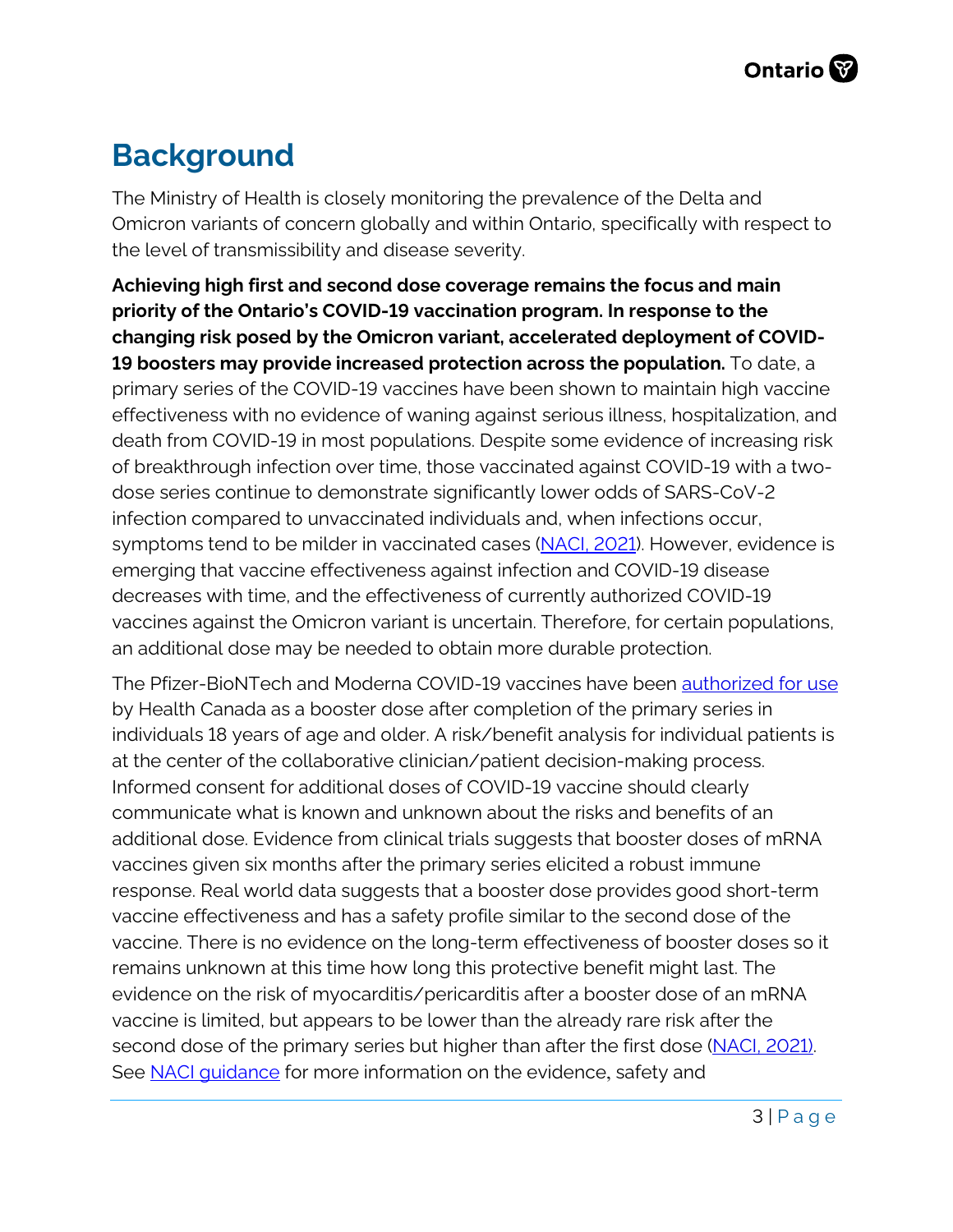immunogenicity of COVID-19 booster doses. As a precautionary measure, the additional dose of mRNA vaccine should be deferred in individuals who have experienced myocarditis or pericarditis following any preceding dose of an mRNA COVID-19 vaccine until more information is available [\(NACI, 2021\)](https://www.canada.ca/en/public-health/services/immunization/national-advisory-committee-on-immunization-naci/statement-september-10-2021-additional-dose-covid-19-vaccine-immunocompromised-following-1-2-dose-series.html).

Individuals that received AstraZeneca/COVISHIELD COVID-19 vaccine for their first and second dose are recommended to receive an mRNA vaccine for their third or booster dose. People who experienced a severe immediate allergic reaction after a first dose of an mRNA COVID-19 vaccine can safely receive future doses of the same or another mRNA COVID-19 vaccine after consulting with an allergist/immunologist or another appropriate physician. See NACI's [recommendations on the use of COVID-19 vaccines](https://www.canada.ca/en/public-health/services/immunization/national-advisory-committee-on-immunization-naci/recommendations-use-covid-19-vaccines/summary-october-22-2021.html) for more information. If an individual needs to or chooses to receive for a booster dose of a viral vector vaccine, [informed consent](https://www.health.gov.on.ca/en/pro/programs/publichealth/coronavirus/docs/vaccine/COVID-19_Janssen_Vaccine.pdf) should include discussion about the lack of evidence on the use and effectiveness of an additional dose of viral vector COVID-19 vaccine and the increased risk of Vaccine-Induced Immune Thrombotic Thrombocytopenia (VITT), Capillary Leak Syndrome (CLS), and Guillain-Barre syndrome (GBS) following viral vector COVID-19 vaccines [\(NACI, 2021\)](https://www.canada.ca/en/public-health/services/immunization/national-advisory-committee-on-immunization-naci/recommendations-use-covid-19-vaccines.html#a7.9).

The Ministry of Health, Public Health Ontario (PHO) and NACI are closely following the research on the safety and effectiveness of additional doses. Recommendations will be re-examined on an ongoing basis as new data emerges. Recommendations will be issued as part of Ontario's ongoing COVID-19 vaccination program as further evidence becomes available. Serological testing is not recommended before or after COVID-19 vaccination [\(NACI, 2021\)](https://www.canada.ca/en/public-health/services/immunization/national-advisory-committee-on-immunization-naci/recommendations-use-covid-19-vaccines.html#a7.9).

For additional doses related to out of province vaccination, see the MOH COVID-19 [Guidance for Individuals Vaccinated outside of Ontario/Canada.](https://www.health.gov.on.ca/en/pro/programs/publichealth/coronavirus/docs/vaccine/COVID-19_guidance_for_individuals_vaccinated_outside_of_ontario.pdf) 

# <span id="page-3-0"></span>**Third Dose: 3-Dose Primary Series vs. Booster Dose**

Historically in other vaccine programs, it takes years of post-marketing surveillance to determine the optimal interval between doses and dose number to complete a primary series to sustain long-term protection. Per NACI's [guidance on booster](https://www.canada.ca/content/dam/phac-aspc/documents/services/immunization/national-advisory-committee-on-immunization-naci/guidance-booster-covid-19-vaccine-doses/guidance-booster-covid-19-vaccine-doses.pdf)  [COVID-19 vaccine doses in Canada,](https://www.canada.ca/content/dam/phac-aspc/documents/services/immunization/national-advisory-committee-on-immunization-naci/guidance-booster-covid-19-vaccine-doses/guidance-booster-covid-19-vaccine-doses.pdf) the intent of a booster dose is to restore protection that may have decreased over time to a level that is no longer deemed sufficient in individuals who initially responded adequately to a complete primary vaccine series. This is distinguished from the intent of a third dose which might be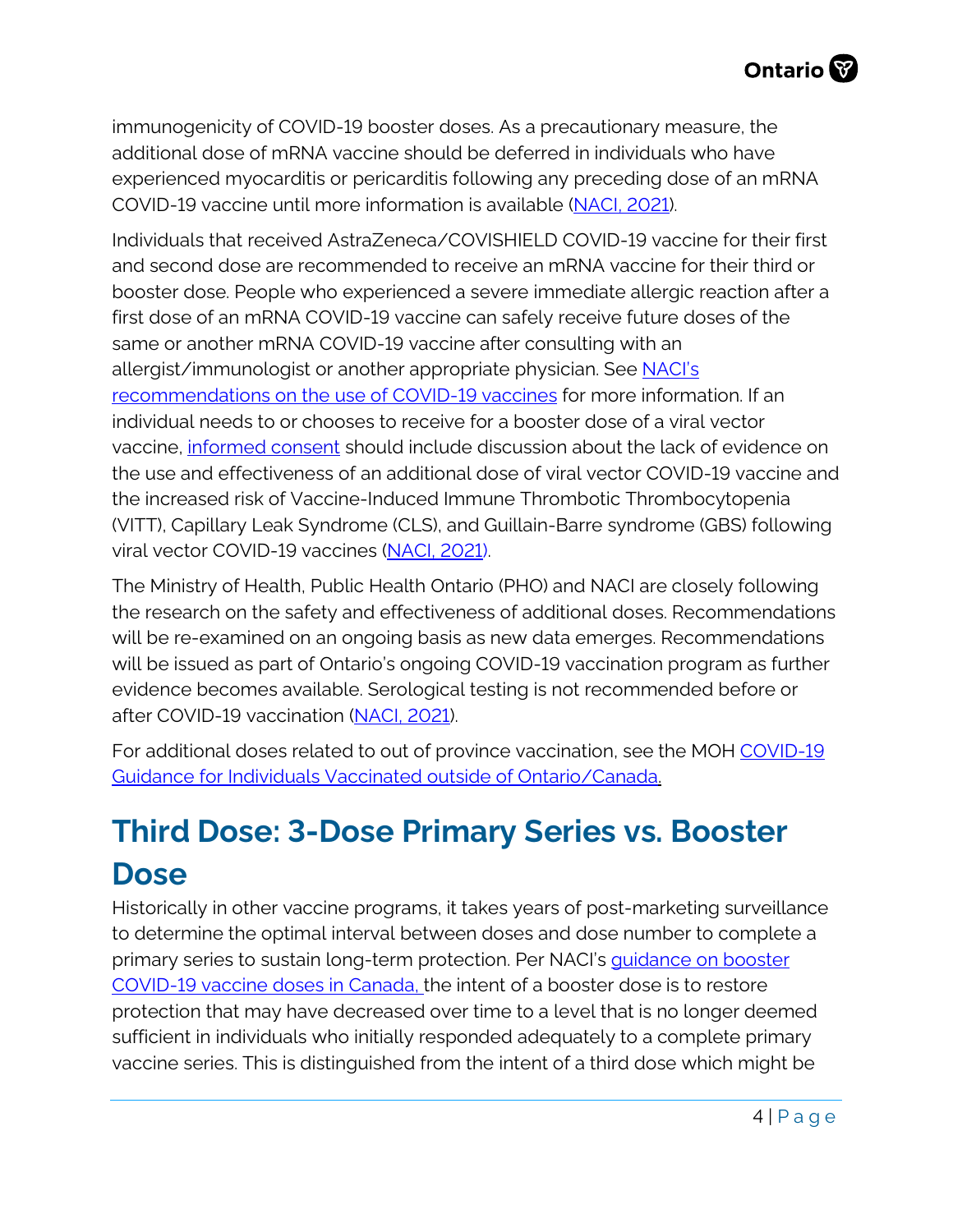added to the standard primary vaccine series with the aim of enhancing the immune response and establishing an adequate level of protection for individuals who developed no or a sub-optimal immune response to a 2-dose primary series. While the term "booster dose" is used in this guidance, NACI continues to monitor the emerging scientific data on whether this dose is indeed a booster dose (to stimulate the memory response once protection has truly waned), or should be considered part of the primary series (to establish strong immune response and memory). NACI will adjust the terminology as required. See NACI interim quidance for more information.

# <span id="page-4-0"></span>**3-Dose Primary Series for Moderately to Severely Immunocompromised**

#### **Rationale:**

- Certain populations are at increased risk of severe outcomes from COVID-19, and have demonstrated a sub-optimal immune response to a complete two-dose COVID-19 vaccine series due to their underlying condition. See [NACI's Rapid](https://www.canada.ca/en/public-health/services/immunization/national-advisory-committee-on-immunization-naci/statement-september-10-2021-additional-dose-covid-19-vaccine-immunocompromised-following-1-2-dose-series.html) [Response Statement: Additional dose of COVID-19 vaccine in](https://www.canada.ca/en/public-health/services/immunization/national-advisory-committee-on-immunization-naci/statement-september-10-2021-additional-dose-covid-19-vaccine-immunocompromised-following-1-2-dose-series.html) [immunocompromised individuals following 1- or 2- dose primary series](https://www.canada.ca/en/public-health/services/immunization/national-advisory-committee-on-immunization-naci/statement-september-10-2021-additional-dose-covid-19-vaccine-immunocompromised-following-1-2-dose-series.html) for more information.
- There is emerging evidence on the safety and immunogenicity following a third dose of a COVID-19 vaccine for those that have not seroconverted following their second dose in select immunocompromised populations. Certain moderately and severely immunocompromised populations may benefit from a third dose to complete a primary COVID-19 vaccines series.

#### **Recommendations:**

- At this time a third dose of the mRNA COVID-19 vaccine will be offered for the following populations eligible for vaccination with the vaccine product authorized for their age group (these recommendations also apply to children aged 5-11 who fall within any of the categories below), to complete the primary COVID-19 vaccine series:
	- o Individuals receiving dialysis (hemodialysis or peritoneal dialysis)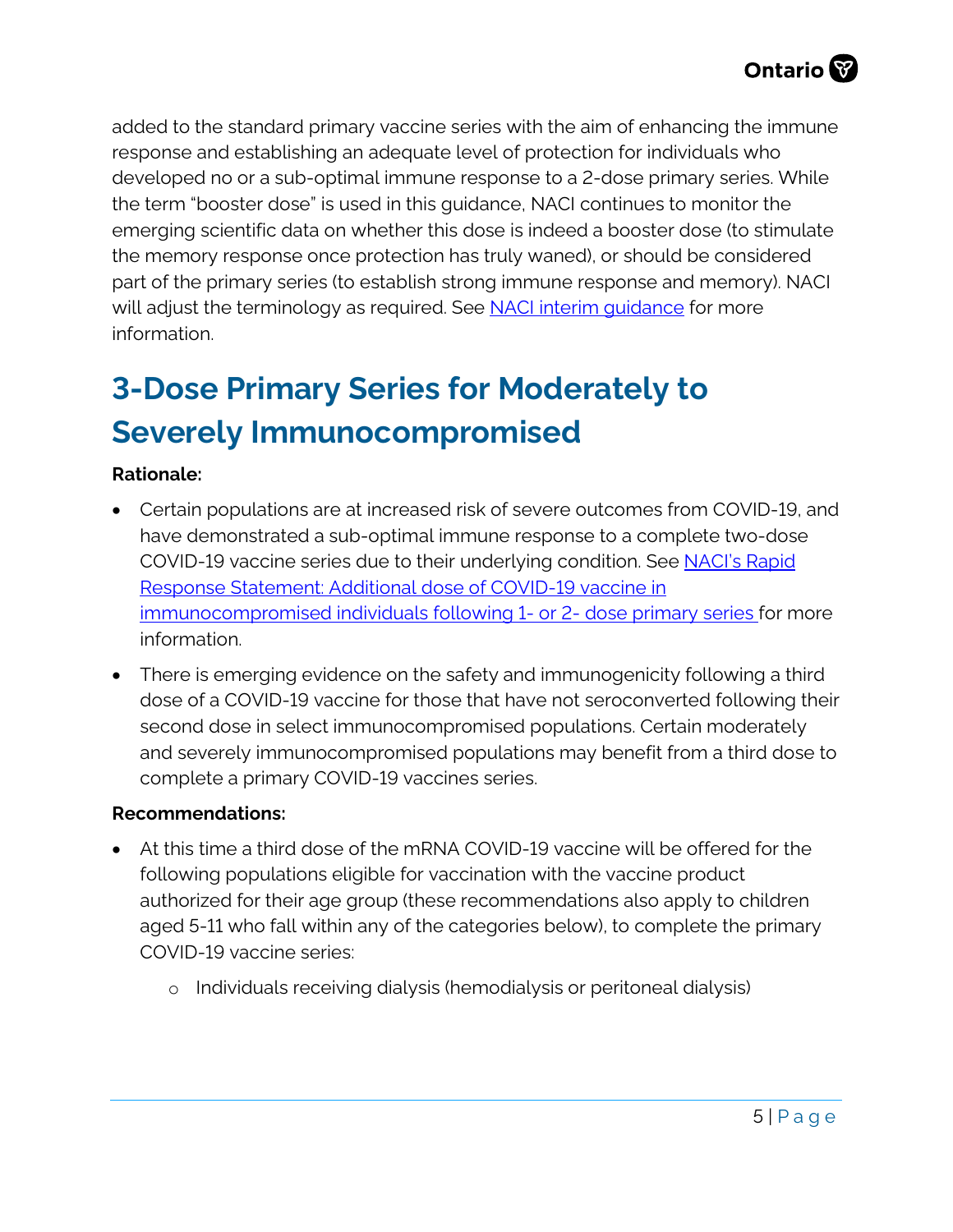- $\circ$  Individuals receiving active treatment<sup>[1](#page-5-0)</sup> (e.g., chemotherapy, targeted therapies, immunotherapy) for solid tumour or hematologic malignancies
- o Recipients of solid-organ transplant and taking immunosuppressive therapy
- o Recipients of chimeric antigen receptor (CAR)-T-cell therapy or hematopoietic stem cell transplant (within 2 years of transplantation or taking immunosuppression therapy)
- o Individuals with moderate to severe primary immunodeficiency (e.g., DiGeorge syndrome, Wiskott-Aldrich syndrome)
- o Individuals with stage 3 or advanced untreated HIV infection and those with acquired immunodeficiency syndrome
- o Individuals receiving active treatment with the following categories of immunosuppressive therapies: anti-B cell therapies<sup>[2](#page-5-1)</sup> (monoclonal antibodies targeting CD19, CD20 and CD22), high-dose systemic corticosteroids (refer to the [Canadian Immunization Guide](https://www.canada.ca/en/public-health/services/publications/healthy-living/canadian-immunization-guide-part-3-vaccination-specific-populations/page-8-immunization-immunocompromised-persons.html) for suggested definition of high dose steroids), alkylating agents, antimetabolites, or tumor-necrosis factor (TNF) inhibitors and other biologic agents that are significantly immunosuppressive (See Table 1).
- For individuals with one of the above immune compromising conditions who have not initiated a COVID-19 vaccine series, individuals in the authorized age group should be immunized with a primary series of three doses of an authorized mRNA vaccine. [\(NACI, 2021\)](https://www.canada.ca/en/public-health/services/immunization/national-advisory-committee-on-immunization-naci/recommendations-use-covid-19-vaccines.html#a7.9).
- Either Moderna or Pfizer vaccines may be used as a third dose (regardless of which COVID-19 vaccine was used in the primary series). Immunocompromised individuals should be offered the full dose of either Moderna (100 mcg) or Pfizer-BioNTech (30 mcg) as a third dose. For children ages 5-11, the pediatric Pfizer-BioNTech (10mcg) vaccine should be given.

<span id="page-5-0"></span> $<sup>1</sup>$  Active treatment includes patients who have completed treatment within 3 months. Active</sup> treatment is defined as chemotherapy, targeted therapies, immunotherapy, and excludes individuals receiving therapy that does not suppress the immune system (e.g., solely hormonal therapy or radiation therapy). See Ontario Health/Cancer Care Ontario's [Frequently Asked Questions](https://www.cancercareontario.ca/sites/ccocancercare/files/assets/COVID-19VaccineClinicianFAQ.pdf) for more information.

<span id="page-5-1"></span><sup>&</sup>lt;sup>2</sup> Active treatment for patients receiving B-cell depleting therapy includes patients who have completed treatment within 12 months.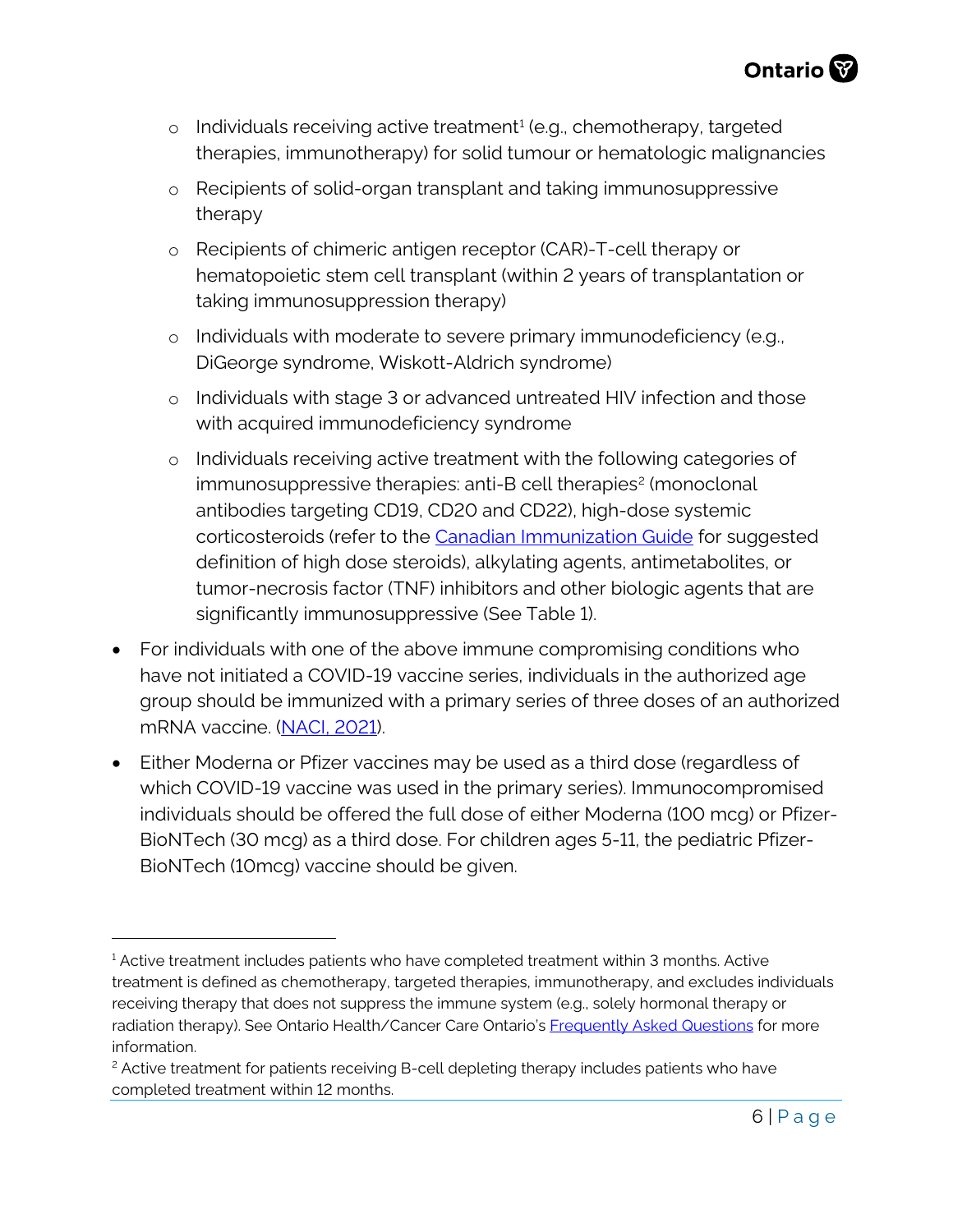- The Ontario recommended interval between the second dose of the initial primary series and the third dose is at least two months (56 days). As per NACI, the minimum interval is 28 days; however, an interval longer than the minimum of 28 days between doses is likely to result in a better immune response. Exact timing should be decided with the treating provider in order to optimize the immune response from the vaccine series and minimize delays in management of the individual's underlying condition. Additionally, the interval should consider risk factors for exposure (including local epidemiology and circulation of variants of concern) and risk of severe disease from SARS-CoV-2 infection. Some immunocompromised individuals may still be susceptible after the 1 or 2-dose primary series, so their period of susceptibility until receipt of the additional dose will also increase if the interval between doses is increased.
- Moderately to severely immunocompromised individuals who are eligible for a three-dose primary series are recommended to receive a booster dose (i.e. 4<sup>th</sup> dose) ≥3 months (84 days) after completion of the extended primary series. See section on booster doses for more information.
- For guidance on the timing of vaccination for transplant recipients and those requiring immunosuppressive therapies, for a more fulsome list of conditions leading to primary immunodeficiency, and for further information on immunosuppressive therapies, refer to **Immunization of Immunocompromised** [Persons in the Canadian Immunization Guide \(CIG\), Part 3 – Vaccination of](https://www.canada.ca/en/public-health/services/publications/healthy-living/canadian-immunization-guide-part-3-vaccination-specific-populations/page-8-immunization-immunocompromised-persons.html)  [Specific Populations.](https://www.canada.ca/en/public-health/services/publications/healthy-living/canadian-immunization-guide-part-3-vaccination-specific-populations/page-8-immunization-immunocompromised-persons.html)
- To protect those who are immunocompromised, it also is strongly recommended that all people that come into close contact (e.g., healthcare workers and other support staff, family, friends, caregivers) with these individuals complete a full two-dose vaccine series (i.e., "ring vaccination"). Immunocompromised individuals and those that come into close contact with them should also continue to follow recommended public health measures for prevention and control of SARS-CoV-2 infection and transmission.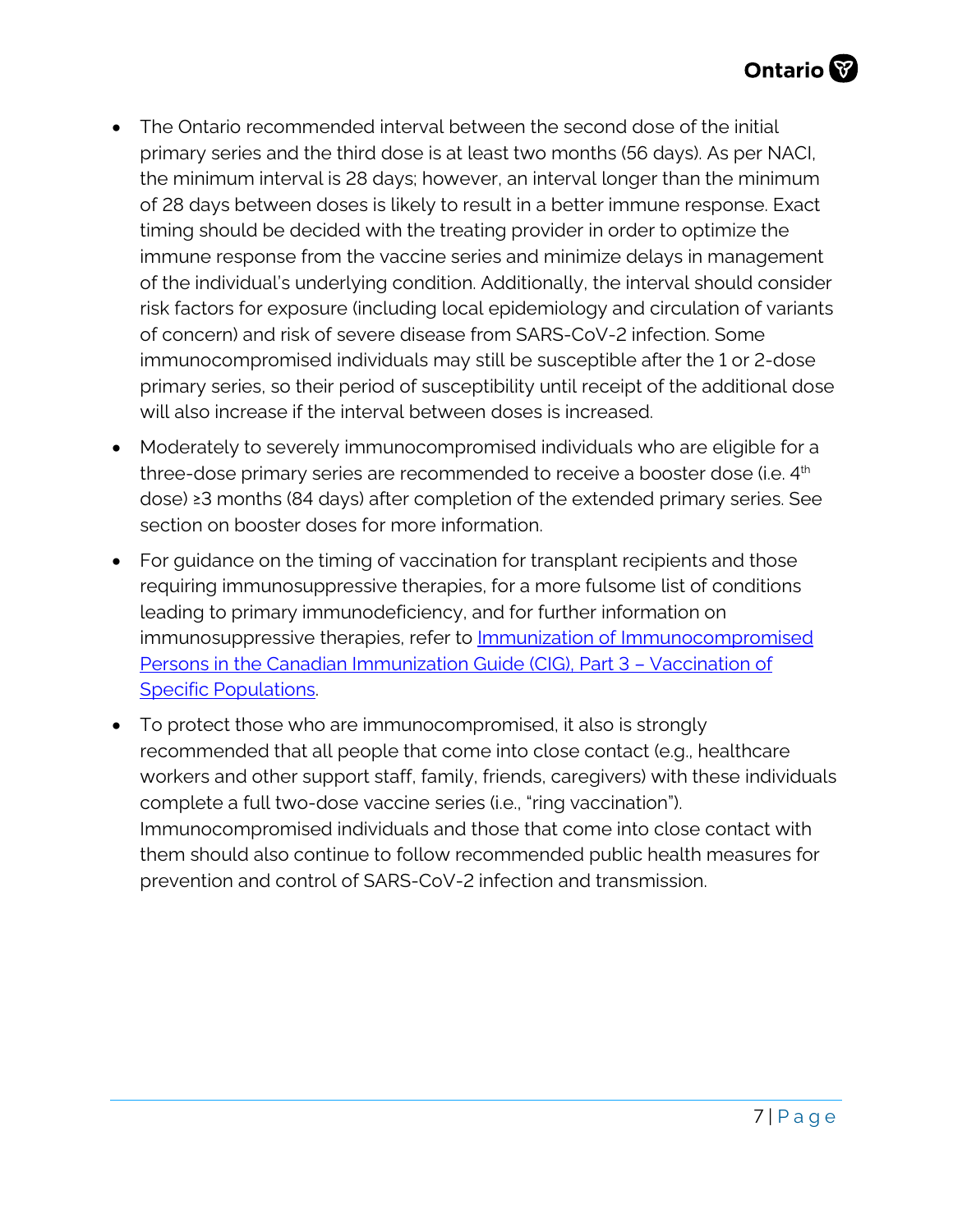#### **Table 1: List of Significantly Immunosuppressive Medications**

\*This list may not be comprehensive; health care providers may identify patients on other medications that are significantly immunosuppressive. Prescriptions for the below immunosuppressant medications can be presented for additional doses as needed. If an individual presents a prescription of a medication that is not listed in Table 1, they should be directed to their health care provider to receive a referral form/letter for a third dose of a COVID-19 vaccine.

| <b>Class</b>                                                                                          | <b>Generic Name(s)</b>                | <b>Brand Name(s)</b>                                                                          |
|-------------------------------------------------------------------------------------------------------|---------------------------------------|-----------------------------------------------------------------------------------------------|
| Steroids (>20 mg<br>per day of<br>prednisone or<br>equivalent for at<br>least $2$ weeks) <sup>3</sup> | prednisone<br>$\bullet$               |                                                                                               |
|                                                                                                       | dexamethasone<br>$\bullet$            | Decadron<br>$\bullet$                                                                         |
|                                                                                                       | methylprednisolone<br>$\bullet$       | DepoMedrol<br>$\bullet$<br>SoluMedrol<br>Medrol                                               |
| Antimetabolites                                                                                       | cyclophosphamide<br>$\bullet$         | Procytox<br>$\bullet$                                                                         |
|                                                                                                       | leflunomide<br>$\bullet$              | Arava<br>$\bullet$                                                                            |
|                                                                                                       | methotrexate                          | Trexall<br>$\bullet$<br>Metoject<br>$\bullet$<br>Otrexup<br>Rasuvo<br>Rheumatrex<br>$\bullet$ |
|                                                                                                       | azathioprine<br>$\bullet$             | Imuran<br>$\bullet$                                                                           |
|                                                                                                       | 6- mercaptopurine (6-MP)<br>$\bullet$ | Purinethol<br>$\bullet$                                                                       |
|                                                                                                       | mycophenolic acid<br>$\bullet$        | Myfortic<br>$\bullet$                                                                         |
|                                                                                                       | mycophenolate mofetil<br>$\bullet$    | Cellcept<br>$\bullet$                                                                         |

<span id="page-7-0"></span><sup>&</sup>lt;sup>3</sup> As the dosing information may not be included on the patient's prescription, confirmation of the dosage from the individual presenting their prescription is sufficient.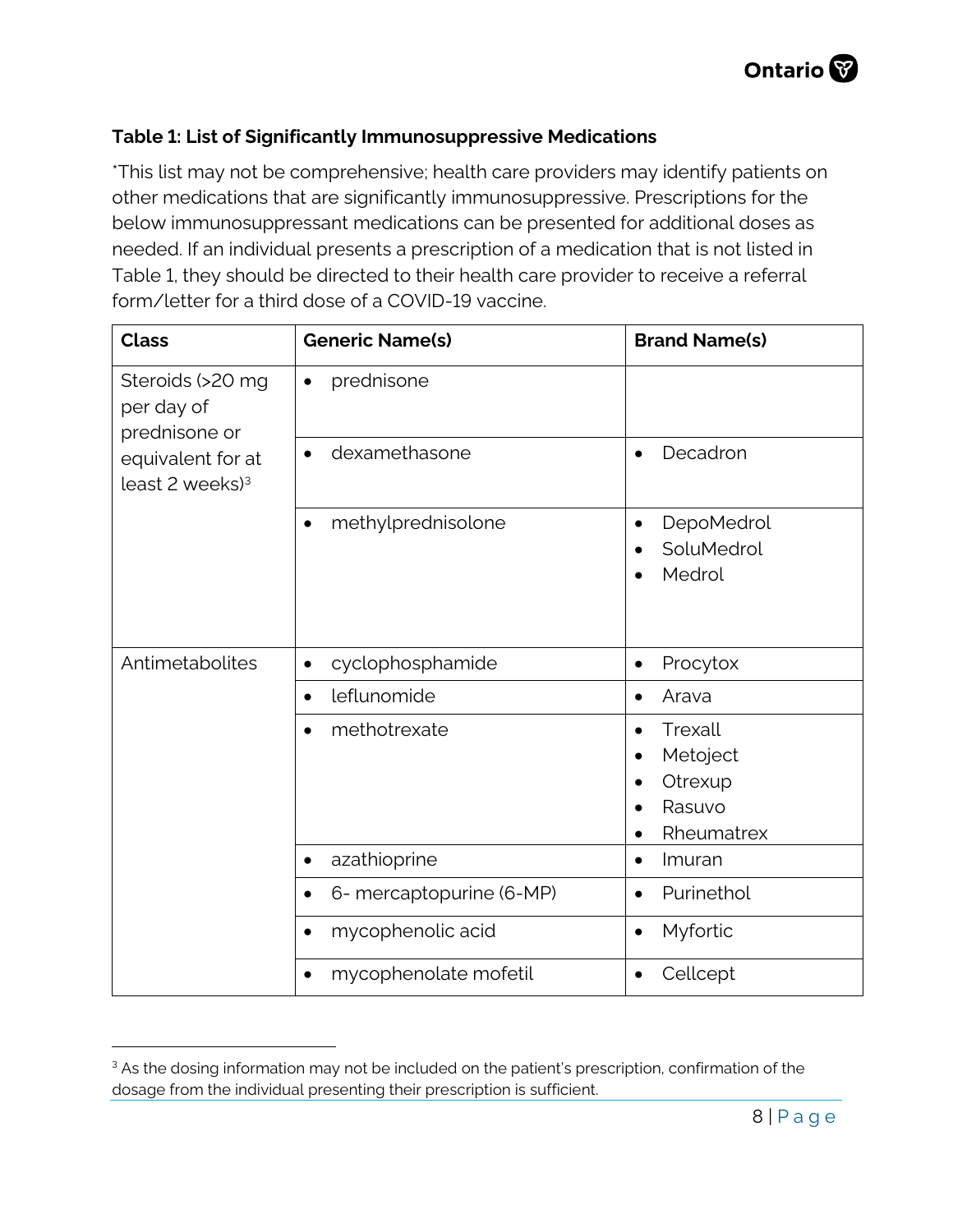

| <b>Class</b>                                       | <b>Generic Name(s)</b>                                                            | <b>Brand Name(s)</b>                                                                                         |
|----------------------------------------------------|-----------------------------------------------------------------------------------|--------------------------------------------------------------------------------------------------------------|
| Calcineurin<br>inhibitors/mTOR<br>kinase inhibitor | tacrolimus<br>$\bullet$                                                           | Prograf<br>$\bullet$<br>Advagraf<br>Envarsus PA                                                              |
|                                                    | cyclosporine<br>$\bullet$                                                         | Neoral<br>$\bullet$<br>Gengraf<br>Sandimmune<br>٠                                                            |
|                                                    | sirolimus<br>$\bullet$                                                            | Rapamune<br>$\bullet$                                                                                        |
| <b>JAK (Janus kinase)</b><br>inhibitors            | baricitinib<br>$\bullet$<br>tofacitinib<br>$\bullet$<br>upadacitinib<br>$\bullet$ | Olumiant<br>$\bullet$<br>Xeljanz<br>$\bullet$<br>Rinvoq<br>$\bullet$                                         |
| Anti-TNF (tumor<br>necrosis factor)                | adalimumab<br>$\bullet$                                                           | Humira<br>$\bullet$<br>Amgevita<br>٠<br>Hadlima<br>Hulio<br>$\bullet$<br>Hyrimoz<br>٠<br>Idacio<br>$\bullet$ |
|                                                    | golimumab<br>$\bullet$                                                            | Simponi<br>$\bullet$                                                                                         |
|                                                    | certolizumab pegol<br>$\bullet$                                                   | Cimzia<br>$\bullet$                                                                                          |
|                                                    | etanercept<br>$\bullet$                                                           | Enbrel<br>$\bullet$<br><b>Brenzys</b><br>Erelzi<br>$\bullet$                                                 |
|                                                    | infliximab                                                                        | Remicade<br>Avsola<br>Inflectra<br>Remsima<br>Renflexis<br>$\bullet$                                         |
| Anti-Inflammatory                                  | Sulfasalazine<br>$\bullet$                                                        | Salazopyrin<br>$\bullet$<br>Azulfidine<br>$\bullet$                                                          |
|                                                    | 5-Aminosalicylic Acid<br>$\bullet$<br>(ASA)/mesalamine                            | Pentasa<br>$\bullet$                                                                                         |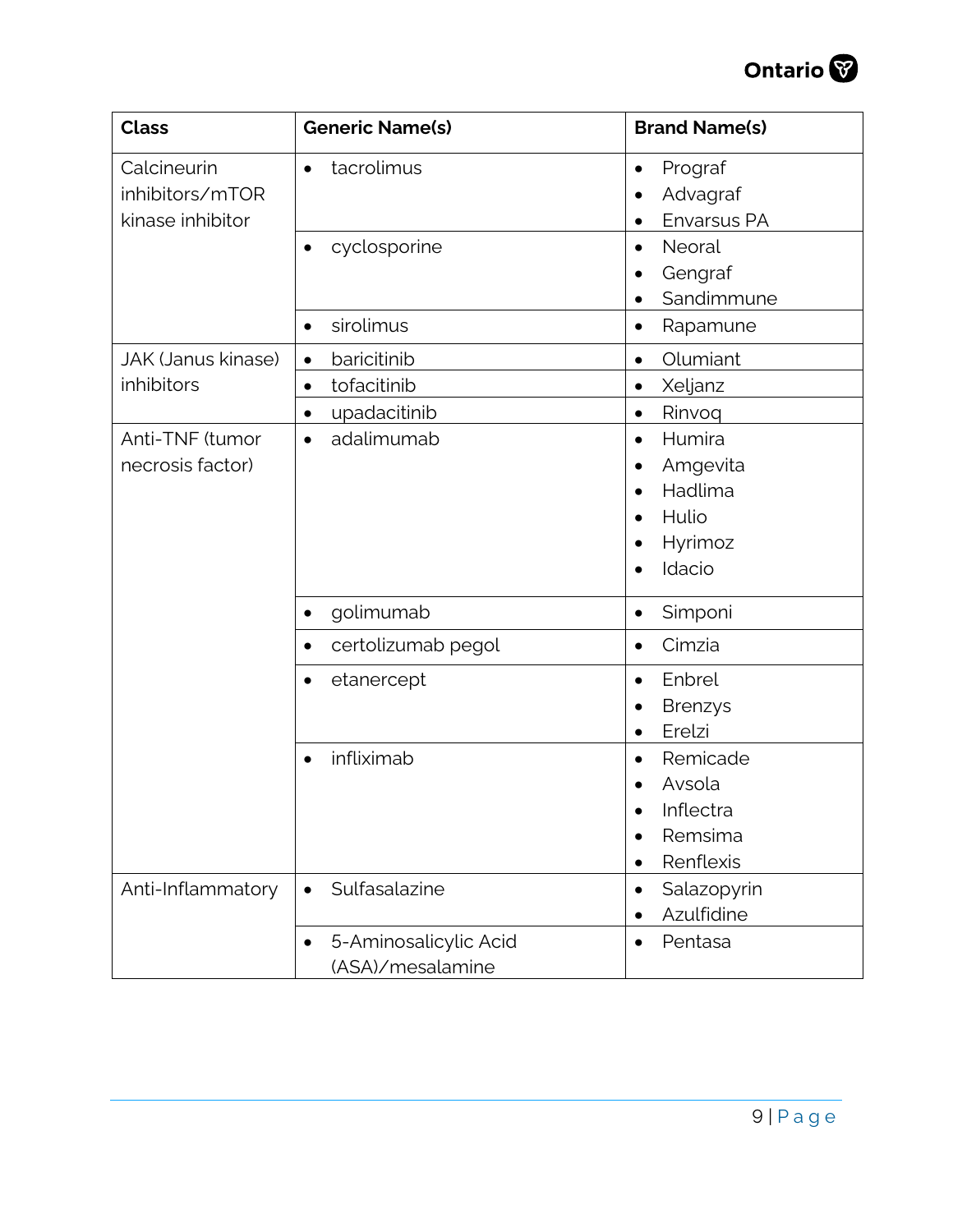

| <b>Class</b>                                 | <b>Generic Name(s)</b>    | <b>Brand Name(s)</b>                                                                                                 |
|----------------------------------------------|---------------------------|----------------------------------------------------------------------------------------------------------------------|
| Anti-CD20                                    | Rituximab<br>$\bullet$    | Rituxan<br>$\bullet$<br>Ruxience<br>$\bullet$<br>Riximyo<br>$\bullet$<br>Truxima<br>$\bullet$<br>Riabni<br>$\bullet$ |
|                                              | ocrelizumab<br>$\bullet$  | Ocrevus<br>$\bullet$                                                                                                 |
|                                              | ofatumumab<br>$\bullet$   | Kesimpta<br>$\bullet$                                                                                                |
| IL-1 RA                                      | anakinra<br>٠             | Kineret<br>$\bullet$                                                                                                 |
| (interleukin-1<br>receptor<br>antagonist)    | canakinumab               | Ilaris<br>$\bullet$                                                                                                  |
| Anti-IL6                                     | tocilizumab<br>$\bullet$  | Actemra<br>$\bullet$                                                                                                 |
|                                              | sarilumab<br>$\bullet$    | Kevzara<br>$\bullet$                                                                                                 |
| Anti-IL12/IL23                               | ustekinumab<br>$\bullet$  | Stelara<br>$\bullet$                                                                                                 |
| Anti-IL17                                    | secukinumab<br>$\bullet$  | Cosentyx<br>$\bullet$                                                                                                |
|                                              | ixekizumab<br>$\bullet$   | Taltz<br>$\bullet$                                                                                                   |
| Anti-ILI7R                                   | brodalumab<br>$\bullet$   | Siliq<br>$\bullet$                                                                                                   |
| Anti-BLyS                                    | belimumab<br>$\bullet$    | Benlysta<br>$\bullet$                                                                                                |
| Anti-IL23                                    | guselkumab<br>$\bullet$   | Tremfya<br>$\bullet$                                                                                                 |
|                                              | risankizumab<br>$\bullet$ | Skyrizi<br>$\bullet$                                                                                                 |
| Selective T-cell<br>costimulation<br>blocker | abatacept<br>$\bullet$    | Orencia<br>$\bullet$                                                                                                 |
| S1PR (sphingosine                            | fingolimod<br>$\bullet$   | Gilenya<br>$\bullet$                                                                                                 |
| 1-phosphate                                  | siponimod                 | Mayzent<br>$\bullet$                                                                                                 |
| receptor) agonist                            | ozanimod<br>$\bullet$     | Zeposia<br>$\bullet$                                                                                                 |
| Phosphodiesterase<br>inhibitors              | Apremilast<br>$\bullet$   | Otezla<br>$\bullet$                                                                                                  |
| Anti-integrin                                | vedolizumab<br>$\bullet$  | Entyvio<br>$\bullet$                                                                                                 |

# **Booster Doses for Specific Populations**

On December 3rd, 2021, NACI released [updated recommendations](https://www.canada.ca/content/dam/phac-aspc/documents/services/immunization/national-advisory-committee-on-immunization-naci/guidance-booster-covid-19-vaccine-doses/guidance-booster-covid-19-vaccine-doses.pdf) for booster doses, based upon emerging evidence on vaccine effectiveness, the risks of exposure to SARS-CoV-2 in Canada at this time, the revised objectives of Canada's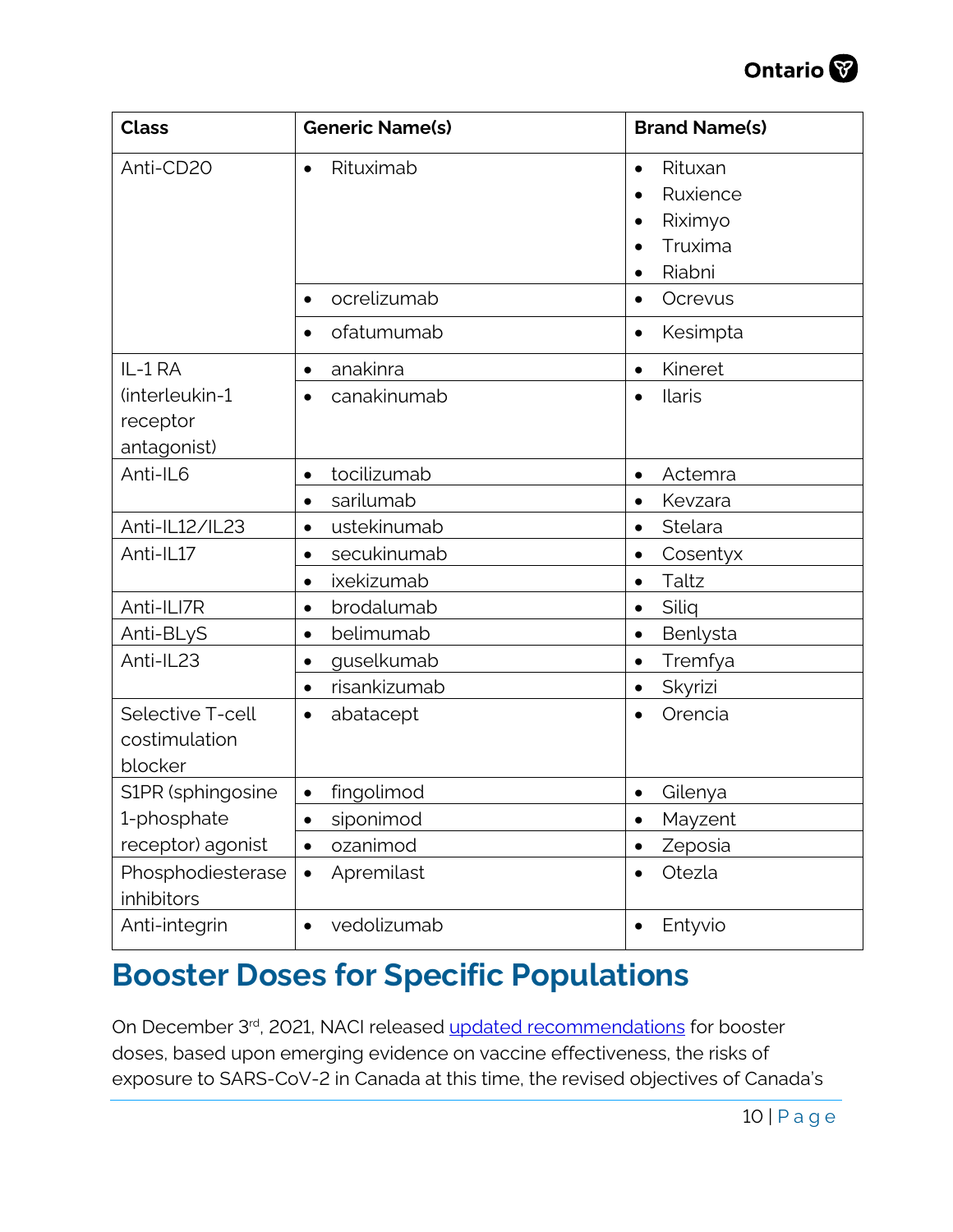<span id="page-10-1"></span>COVID-19 immunization program, the ongoing risk of severe illness from COVID-19, the societal disruption that results from transmission of infections, and the adverse impacts on health system capacity of the COVID-19 pandemic.

Ontario strongly recommends that a booster dose of an mRNA vaccine be offered to individuals ≥50 years of age following **≥3 months (84 days)** after completion of a primary COVID-19 vaccine series. This ≥3 month (84 days) recommended interval also now applies to all populations prioritized earlier in the booster dose roll out (as listed on page 12-17).

All individuals in Ontario aged ≥18 are eligible to receive a boosters dose of an mRNA vaccine **≥3 months (84 days)** after completion of a primary COVID-19 vaccine series.

# <span id="page-10-0"></span>**Fourth Doses for Specific Populations**

Residents of long-term care homes and retirement homes, and older adults living in other congregate settings are at increased risk for both COVID-19 infection and severe disease, such as hospitalization and death. Many of these individuals are now up to five months from their third dose and are likely becoming increasingly susceptible to COVID-19 infection due to waning immunity. A fourth dose of an mRNA vaccine is recommended for residents of long-term care homes (LTCH), retirement homes (RH), Elder Care Lodges and older adults living in other congregate settings providing assisted-living and health services\* who received their third dose at least **three months (84 days)** prior.

<span id="page-10-2"></span>\*This includes assistance with: bathing, hygiene, ambulation, feeding, dressing, continence care, skin care, dementia care, provision of meals, administration of medications, nursing, or medical services. Other congregate settings may include chronic care hospitals, or older adults living in congregate settings for people with developmental disabilities, or older adults living in congregate settings focussed on mental health and addictions.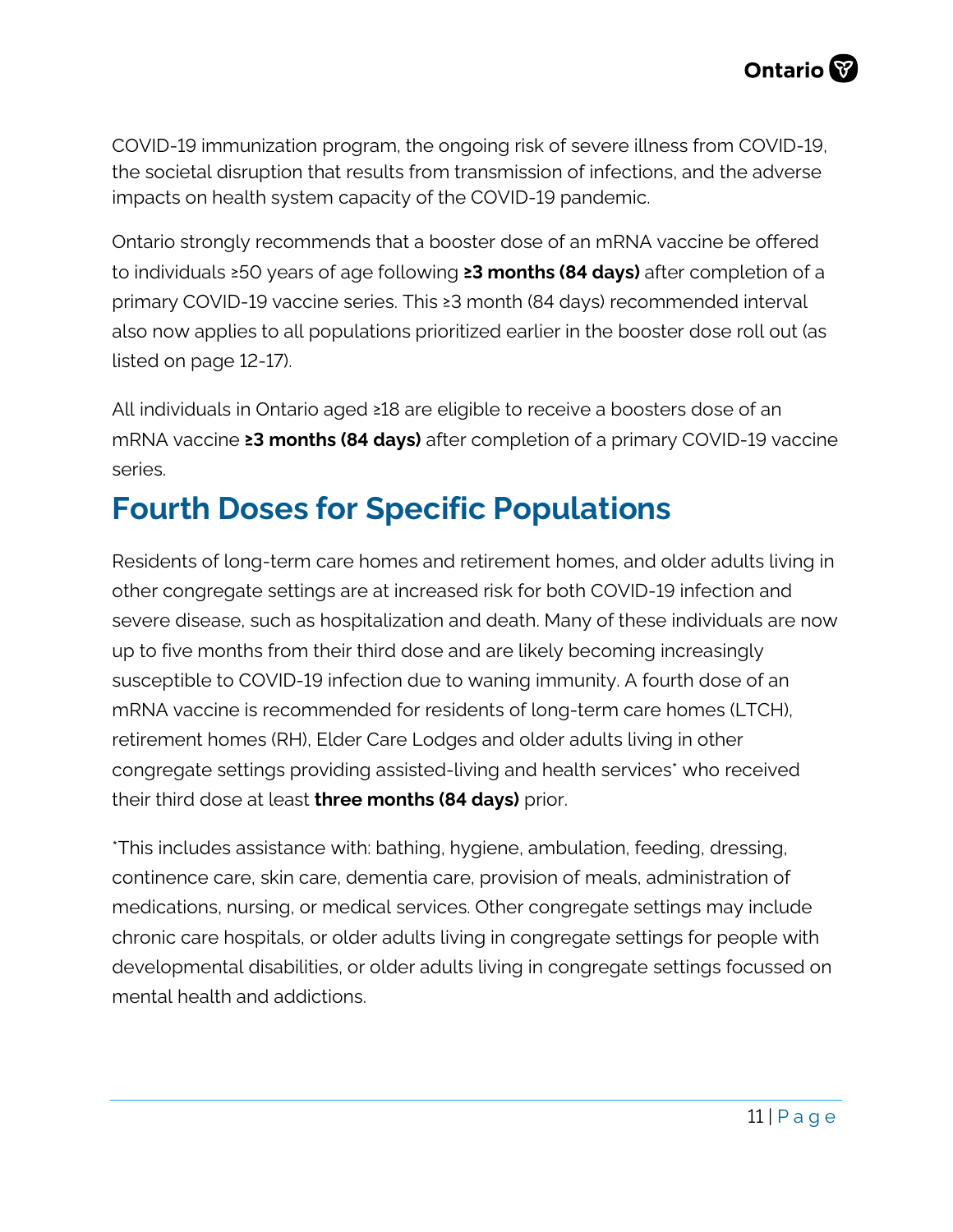# **Booster/4th Dose Observation Period:**

Given the urgency to provide booster doses, the **15-minute observation period booster doses of mRNA vaccines could be waived on a temporary basis during the emergency response to the Omicron variant. A reduced post-vaccination observation period, between 5 -15 minutes could be considered for the administration of third booster doses of COVID-19 vaccine during the pandemic, if specific conditions are met** such as past experience with the two previous COVID-19 vaccine doses and other relevant [conditions](https://www.canada.ca/en/public-health/services/immunization/national-advisory-committee-on-immunization-naci/recommendations-duration-observation-period-post-influenza-vaccination-during-covid-19-pandemic.html) as outlined in the NACI 2020-2021 influenza vaccine advice. This would be an exception to usual immunization guidance and this approach could be used in these settings (i.e., mass immunization clinic, primary care clinics, pharmacies) at this time on a temporary basis during the emergency response to the Omicron variant, weighed the risks of a reduction in observation period (e.g., small increased risk of delayed identification of an adverse event that may require immediate medical attention) reducing risk of SARS-CoV-2 transmission where physical distancing cannot be maintained and allowing more individuals to be immunised in a given time period.

<span id="page-11-0"></span>NACI has outlined certain populations for which a specific products and/or doses may be preferred for a booster/additional dose, as outlined in Table 2[.4](#page-11-1) See [NACI's](https://www.canada.ca/content/dam/phac-aspc/documents/services/immunization/national-advisory-committee-on-immunization-naci/guidance-booster-covid-19-vaccine-doses/guidance-booster-covid-19-vaccine-doses.pdf) [guidance on booster COVID-19 vaccine doses](https://www.canada.ca/content/dam/phac-aspc/documents/services/immunization/national-advisory-committee-on-immunization-naci/guidance-booster-covid-19-vaccine-doses/guidance-booster-covid-19-vaccine-doses.pdf) for additional rationale and considerations.

<span id="page-11-1"></span><sup>4</sup> However, if any of Pfizer (30 mcg), Moderna (50mcg) or Moderna (100mcg) are administered as a booster/additional dose, the dose should be considered valid and would not need to be repeated. See the MOH's COVID-1[9 Vaccine Administration Errors and Deviations Guidance](https://www.health.gov.on.ca/en/pro/programs/publichealth/coronavirus/docs/vaccine/COVID-19_guidance_for_administration_errors_deviations.pdf) for more details.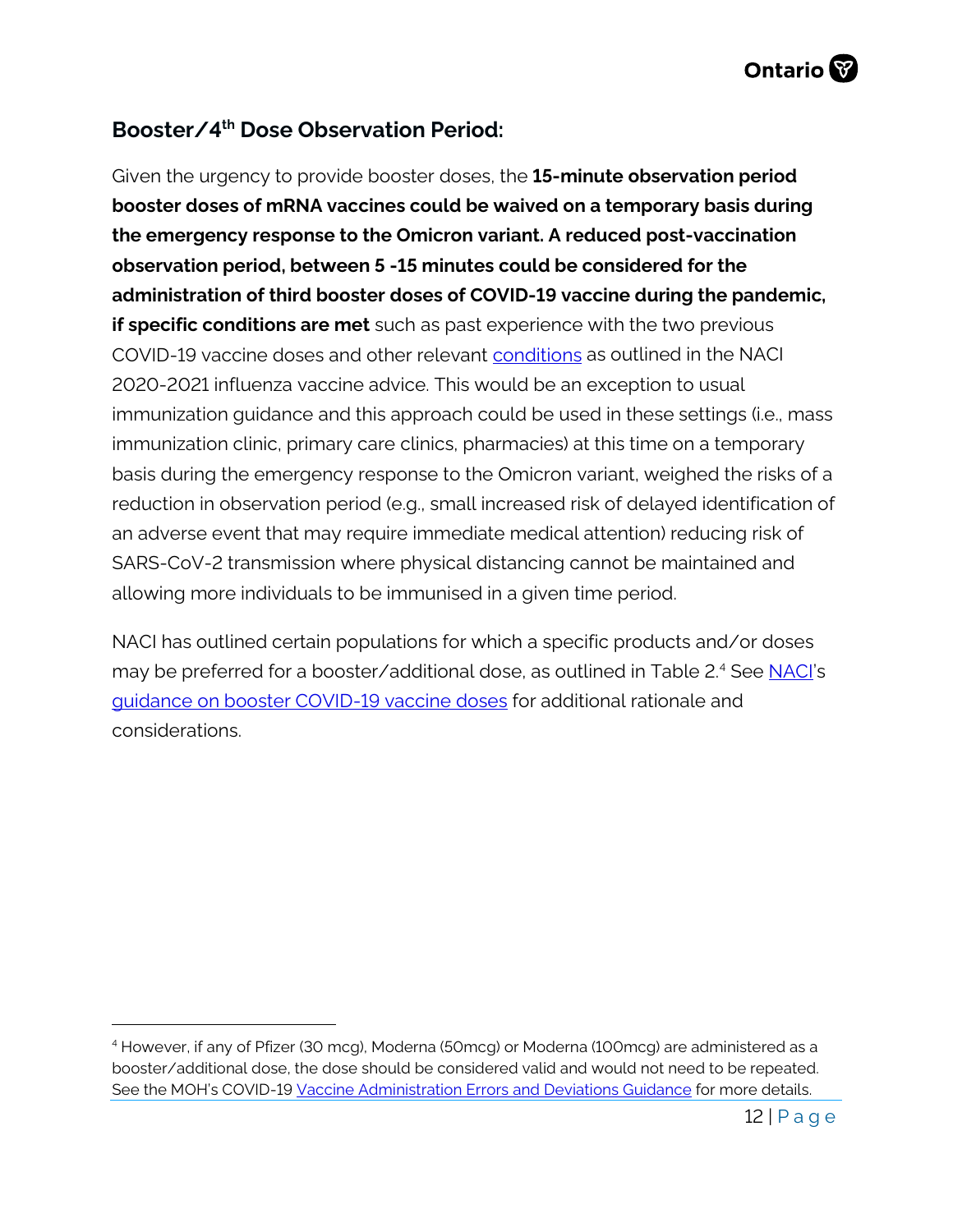| Table 2: Rationale and Options for Vaccine Type and Dose offered for COVID-19 |
|-------------------------------------------------------------------------------|
| <b>Vaccine Booster Doses in Certain Populations</b>                           |

| <b>Population</b>                                                                                                                                                                                                                                                                             | Vaccine type (and<br>dose) for booster<br>doses which may be<br>preferred                                                                                                                                                                                                                                                                    | <b>Rationale or additional</b><br>considerations                                                                                                                                                                                                                                                                                                                                                                                                                                                                                         |
|-----------------------------------------------------------------------------------------------------------------------------------------------------------------------------------------------------------------------------------------------------------------------------------------------|----------------------------------------------------------------------------------------------------------------------------------------------------------------------------------------------------------------------------------------------------------------------------------------------------------------------------------------------|------------------------------------------------------------------------------------------------------------------------------------------------------------------------------------------------------------------------------------------------------------------------------------------------------------------------------------------------------------------------------------------------------------------------------------------------------------------------------------------------------------------------------------------|
| 18 to 29 year olds                                                                                                                                                                                                                                                                            | Pfizer-BioNTech (30<br>mcg).                                                                                                                                                                                                                                                                                                                 | Lower reported rates of<br>myocarditis/pericarditis following<br>vaccination with Pfizer-BioNTech (30<br>mcg) compared to Moderna (100<br>mcg) (based on second dose data).                                                                                                                                                                                                                                                                                                                                                              |
| ≥70 year olds<br>Residents of long-<br>term care homes,<br>retirement homes or<br>seniors in other<br>congregate settings<br>Moderately to<br>severely<br>immunocompromised<br>adults (for 3 <sup>rd</sup> dose as<br>part of the primary<br>series and for the<br>booster dose) <sup>5</sup> | Either Moderna or<br>Pfizer-BioNTech<br>(30mcg) may be<br>considered.<br>Data suggest that<br>Moderna COVID-19<br>vaccine may provide<br>a more robust<br>humoral and cellular<br>immune response.<br>If Moderna vaccine is<br>being used as the<br>booster product, a<br>100 mcg dose may<br>be preferred, based<br>on clinical discretion. | Moderna (100 mcg) induces<br>somewhat higher antibody levels<br>compared to Pfizer-BioNTech (30<br>mcg). Protection (against infection<br>and severe disease) from a primary<br>series with Moderna (100 mcg) may<br>be more durable than Pfizer (30mcg).<br>These populations may have less<br>robust immune function (elderly) or a<br>diminished immune response to the<br>vaccine (some immunocompromised<br>individuals). It is possible that<br>Moderna (100 mcg) may induce a<br>better immune response than<br>Moderna (50 mcg). |
| For all other<br>populations in whom<br>booster doses are<br>recommended that<br>have not been<br>specified above.                                                                                                                                                                            | Either Moderna (50<br>mcg) or Pfizer-<br>BioNTech (30 mcg)<br>are suitable products<br>as a booster dose.                                                                                                                                                                                                                                    | Authorized as booster doses by<br><b>Health Canada</b>                                                                                                                                                                                                                                                                                                                                                                                                                                                                                   |

<span id="page-12-0"></span><sup>&</sup>lt;sup>5</sup> Moderately or severely immunocompromised adults receiving a booster dose after a primary series of three doses, are eligible to receive a total of four doses.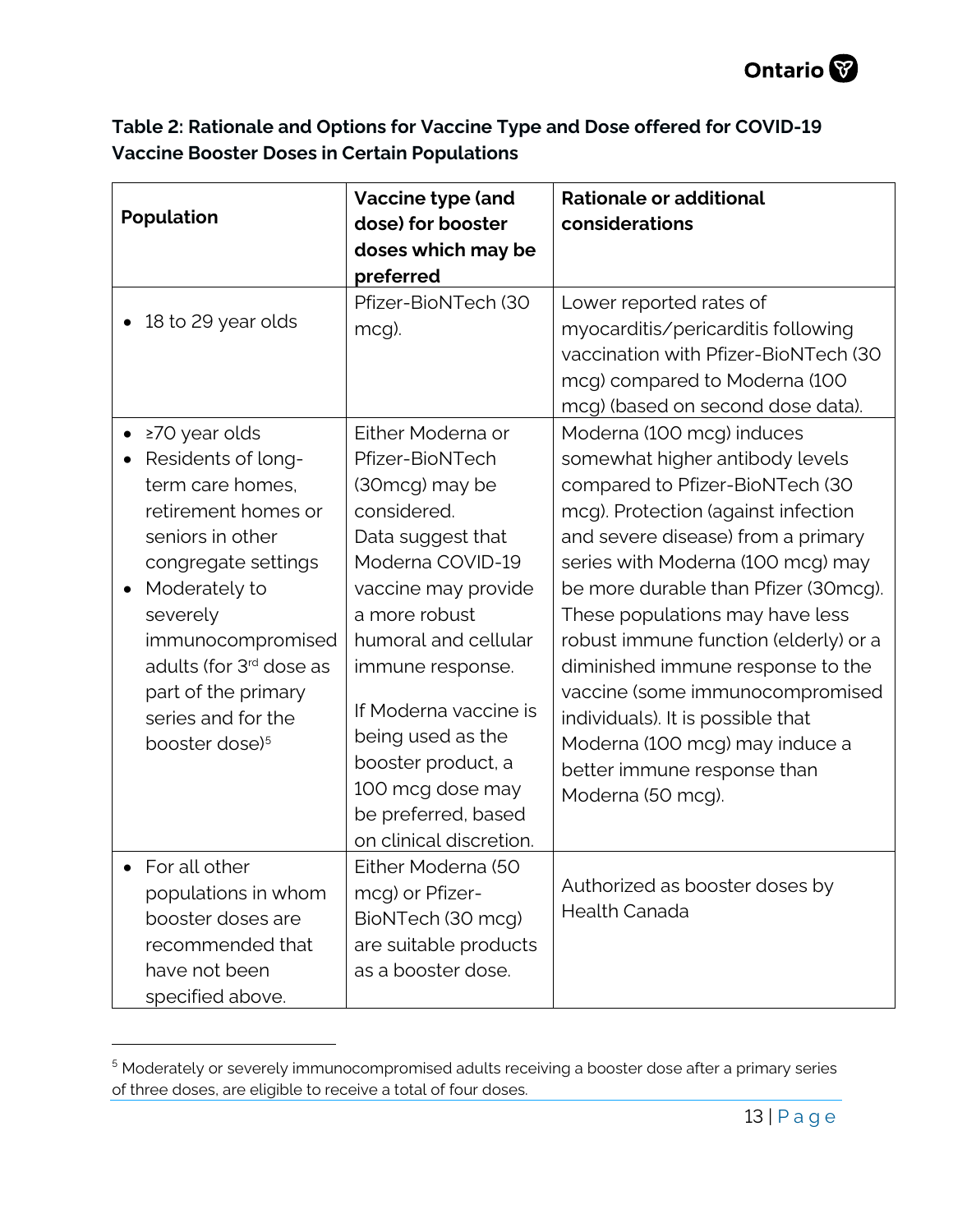# <span id="page-13-0"></span>**1. Residents of Long-Term Care Homes (LTCH), Retirement Homes (RH), Elder Care Lodges, and older adults living in other congregate settings**

- The potential impact of the risk of transmission of the Delta and Omicron variants of concern in vulnerable older adult populations who live in high risk settings (i.e., congregate living with other vulnerable, high-risk adults) has been assessed, particularly in the context of emerging literature on the reduced immune response and the more rapid waning of antibody responses in this population. Some studies are showing decreases in protection against serious infection, and more notably in older adults [\(NACI, 2021\)](https://www.canada.ca/content/dam/phac-aspc/documents/services/immunization/national-advisory-committee-on-immunization-naci/guidance-booster-covid-19-vaccine-doses/guidance-booster-covid-19-vaccine-doses.pdf). These individuals are at increased risk for severe disease because of their age and underlying medical conditions and are at a higher risk of exposure due to their daily interactions with staff and residents in a congregate living environment [\(NACI, 2021\)](https://www.canada.ca/en/public-health/services/immunization/national-advisory-committee-on-immunization-naci/statement-september-28-2021-booster-dose-long-term-care-residents-seniors-living-other-congregate-settings.html).
- Older Ontarians residing in congregate living settings were prioritized for the COVID-19 vaccine when the vaccines were first authorized; therefore, many completed their COVID-19 vaccination series early in the vaccine roll-out, leaving more time for waning should it occur. As well, many received their vaccines using the manufacturers' recommended interval. Evidence to date suggests that, compared to longer intervals, shorter intervals between first and second doses result in lower immune responses and therefore may also result in more rapid waning of protection, including against variants of concern [\(NACI, 2021\)](https://www.canada.ca/en/public-health/services/immunization/national-advisory-committee-on-immunization-naci/statement-september-28-2021-booster-dose-long-term-care-residents-seniors-living-other-congregate-settings.html).
- Vaccines have been effective against COVID-19 in Long Term Care Homes in the 3-4 months after vaccination, but outbreaks are still occurring. In these outbreaks, fully vaccinated residents are being infected, and in some instances leading to severe illness and death. Offering a booster/4th dose of COVID-19 vaccine to this population is intended to help increase protection and prevent outbreaks among this vulnerable population. See NACI's Guidance [on booster COVID-19 doses in Canada](https://www.canada.ca/content/dam/phac-aspc/documents/services/immunization/national-advisory-committee-on-immunization-naci/guidance-booster-covid-19-vaccine-doses/guidance-booster-covid-19-vaccine-doses.pdf) for more information.
- Other congregate settings may include assisted-living facilities, chronic care hospitals, naturally occurring congregate retirement settings/congregate senior's apartment buildings, or older adults living in congregate settings for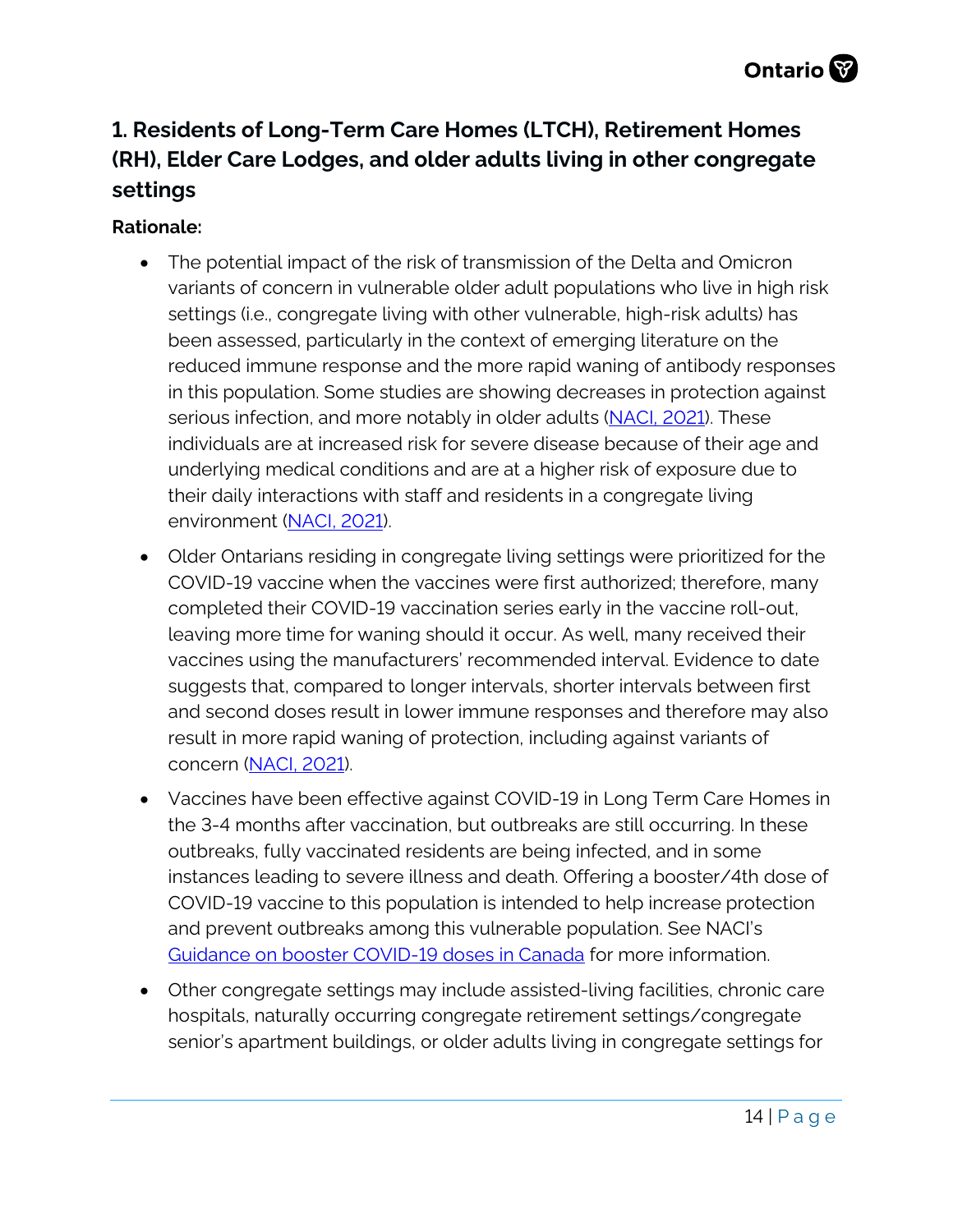people with developmental disabilities, mental health and addictions issues,  $etc.$ <sup>[6](#page-14-2)</sup>

• Practically, some residents may receive shorter intervals than the recommended ≥3 months (84 days) due to operational considerations when boosting entire facilities.

# <span id="page-14-0"></span>**2. Adults ≥50 years of age**

- Older adults are more likely to experience severe illness, hospitalization, and death from COVID-19 infection, due to their age and underlying medical conditions. Among the fully vaccinated, older age groups (80 years of age and over with the highest, followed by those aged 70 to 79) have the highest hospitalization and mortality rates from COVID-19 compared to younger age groups who are fully vaccinated [\(NACI, 2021\)](https://www.canada.ca/content/dam/phac-aspc/documents/services/immunization/national-advisory-committee-on-immunization-naci/recommendations-use-covid-19-vaccines/statement-guidance-booster-doses/statement-guidance-booster-doses.pdf).
- There is evidence that demonstrates waning immunity and decreased vaccine effectiveness against infection over time after a primary COVID-19 vaccine series in the older adult population. Although protection against severe COVID-19 outcomes appears to be more durable over time than protection against asymptomatic or mildly asymptomatic infection, some studies are showing decreases in protection against serious infection, and more notably in older adults. See NACI's [guidance on booster COVID-19](https://www.canada.ca/content/dam/phac-aspc/documents/services/immunization/national-advisory-committee-on-immunization-naci/guidance-booster-covid-19-vaccine-doses/guidance-booster-covid-19-vaccine-doses.pdf)  [vaccine doses in Canada](https://www.canada.ca/content/dam/phac-aspc/documents/services/immunization/national-advisory-committee-on-immunization-naci/guidance-booster-covid-19-vaccine-doses/guidance-booster-covid-19-vaccine-doses.pdf) for more details.
- <span id="page-14-1"></span>• Older adults were prioritized for the COVID-19 vaccine when the vaccines were first authorized; therefore, many completed their COVID-19 vaccination series early in the vaccine roll-out, leaving more time for waning should it occur. As well, many received their vaccines using the manufacturers' recommended interval. Evidence to date suggests that, compared to longer intervals, shorter intervals between first and second doses result in lower immune responses and therefore, may also result in more rapid waning of protection, including against variants of concern [\(NACI, 2021\)](https://www.canada.ca/content/dam/phac-aspc/documents/services/immunization/national-advisory-committee-on-immunization-naci/recommendations-use-covid-19-vaccines/statement-guidance-booster-doses/statement-guidance-booster-doses.pdf).

<span id="page-14-2"></span><sup>&</sup>lt;sup>6</sup> Public Health Units can use their discretion, in collaboration with partner Ministries as needed, to determine eligible congregate settings.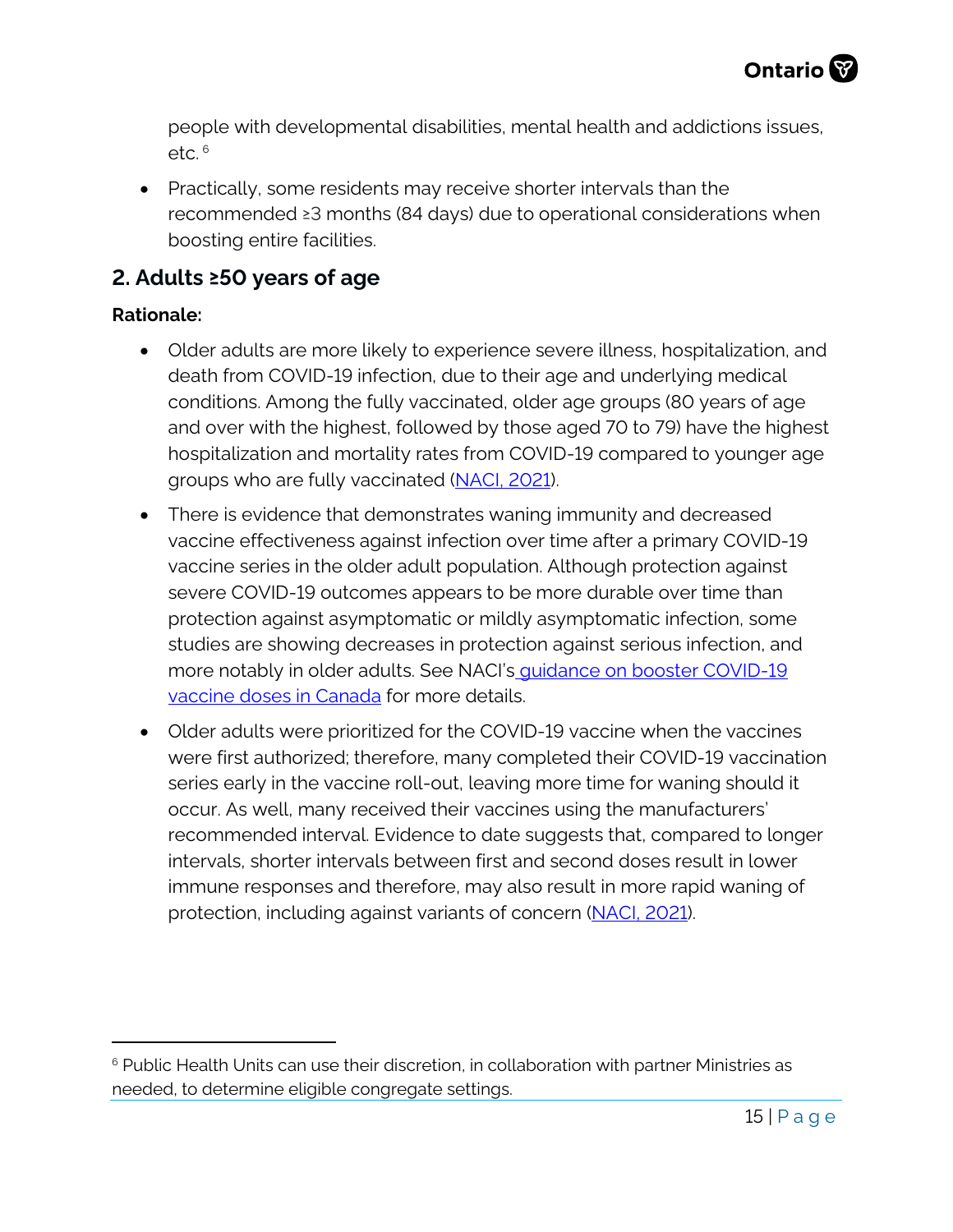# **3. Health Care Workers**

- Health care workers are at an increased risk of COVID-19 infection due to their ongoing interactions and potential exposures to patients that are or may be infected with COVID-19 and can pose increased risk of transmission to vulnerable populations they care for if infected.
- Health care workers are essential for maintaining health system capacity to minimize serious illness and overall deaths in Ontario while minimizing societal disruption as a result of the COVID-19 pandemic.
- Health care workers were prioritized early in Ontario's COVID-19 immunization program, leaving more time for waning should it occur, and many received their second doses at the product monograph interval. Evidence to date suggests that shorter intervals between doses results in lower antibody titres which may wane to below protective levels over time. While individuals who received their second dose in the primary COVID-19 vaccine series at a shorter interval from the first dose were well protected in the short-term, they may have produced lower antibody levels, which may decrease over time compared with those who had a longer interval between doses [\(NACI, 2021\)](https://www.canada.ca/content/dam/phac-aspc/documents/services/immunization/national-advisory-committee-on-immunization-naci/recommendations-use-covid-19-vaccines/statement-guidance-booster-doses/statement-guidance-booster-doses.pdf).
- Optimizing the protection of healthcare workers can help to balance any disproportionate burden of those taking on additional risks to protect the public, thereby upholding the ethical principle of reciprocity [\(NACI, 2021\)](https://www.canada.ca/content/dam/phac-aspc/documents/services/immunization/national-advisory-committee-on-immunization-naci/recommendations-use-covid-19-vaccines/statement-guidance-booster-doses/statement-guidance-booster-doses.pdf).
- Health Care Workers include:
	- o Any requiated health professionals and any staff member, contract worker, student/trainee, registered volunteer, or other designated essential caregiver currently working in-person in a health care organization, including workers that are not providing direct patient care and are frequently in the patient environment (i.e., cleaning staff, research staff, other administrative staff).
	- o Workers providing healthcare service or direct patient service in a congregate, residential or community setting outside of a health care organization.
	- o See Appendix B for specific examples of health care workers.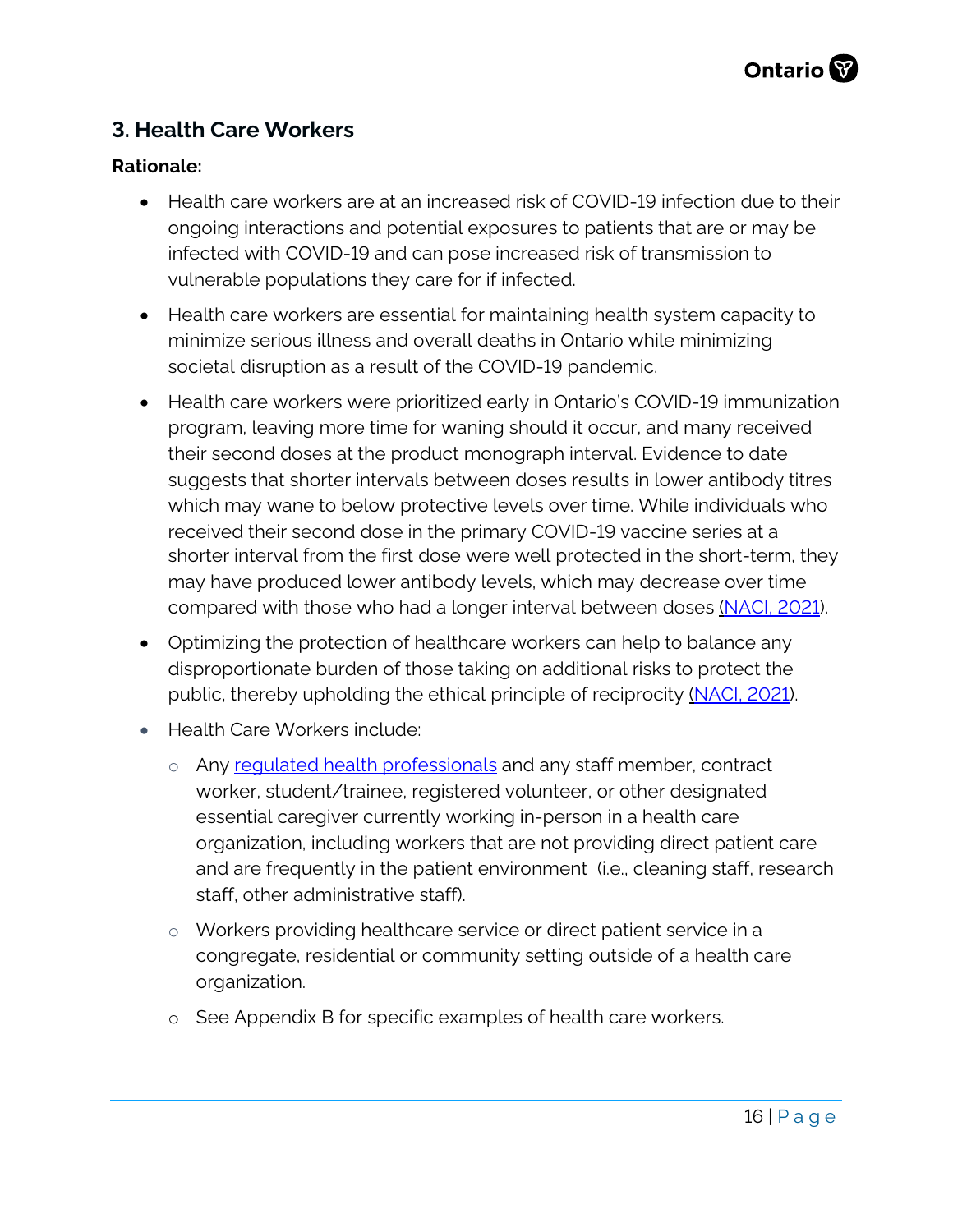A reduced post-vaccination observation period of at least 5 minutes up to 15 minutes may be considered for the administration of booster doses of COVID-19 vaccine to healthcare workers who are being vaccinated in healthcare settings, if past experience with the two previous COVID-19 vaccine doses was uneventful and other relevant [conditions](https://www.canada.ca/en/public-health/services/immunization/national-advisory-committee-on-immunization-naci/recommendations-duration-observation-period-post-influenza-vaccination-during-covid-19-pandemic.html) are met, as outlined in the NACI 2020-2021 influenza vaccine advice (as appropriate to the healthcare setting).

# <span id="page-16-0"></span>**4. First Nations, Inuit and Métis Adults**

- First Nations, Inuit and Métis populations have been disproportionately affected by COVID-19 in Canada and have experienced higher rates of COVID-19 infection due to a number of intersecting inequities and factors related to the social determinants of health. Immunization of individuals in this population has the potential to reduce or prevent the exacerbation of intersecting health and social inequities [\(NACI, 2021\)](https://www.canada.ca/content/dam/phac-aspc/documents/services/immunization/national-advisory-committee-on-immunization-naci/recommendations-use-covid-19-vaccines/statement-guidance-booster-doses/statement-guidance-booster-doses.pdf).
- Remote or isolated communities may not have ready access to sufficient health care infrastructure; therefore, their risk for severe outcomes, including death, and societal disruption is proportionally greater than in other communities [\(NACI, 2021\)](https://www.canada.ca/content/dam/phac-aspc/documents/services/immunization/national-advisory-committee-on-immunization-naci/recommendations-use-covid-19-vaccines/statement-guidance-booster-doses/statement-guidance-booster-doses.pdf).
- First Nations, Inuit and Métis populations were eligible to receive their first and second doses early in the vaccination roll out, leaving more time for waning to occur. This population was also eligible for the shortened product monograph interval and evidence to date suggests that, compared to longer intervals, shorter intervals between first and second doses result in lower immune responses and therefore may also result in more rapid waning of protection, including against variants of concern.
- <span id="page-16-1"></span>• As per [NACI,](https://www.canada.ca/content/dam/phac-aspc/documents/services/immunization/national-advisory-committee-on-immunization-naci/recommendations-use-covid-19-vaccines/statement-guidance-booster-doses/statement-guidance-booster-doses.pdf) whether or not booster dose vaccine programs are needed in distinct Indigenous communities should be determined by Indigenous leaders and communities, and with the support of public health partners in accordance with the United Nations Declaration on the Rights of Indigenous Peoples.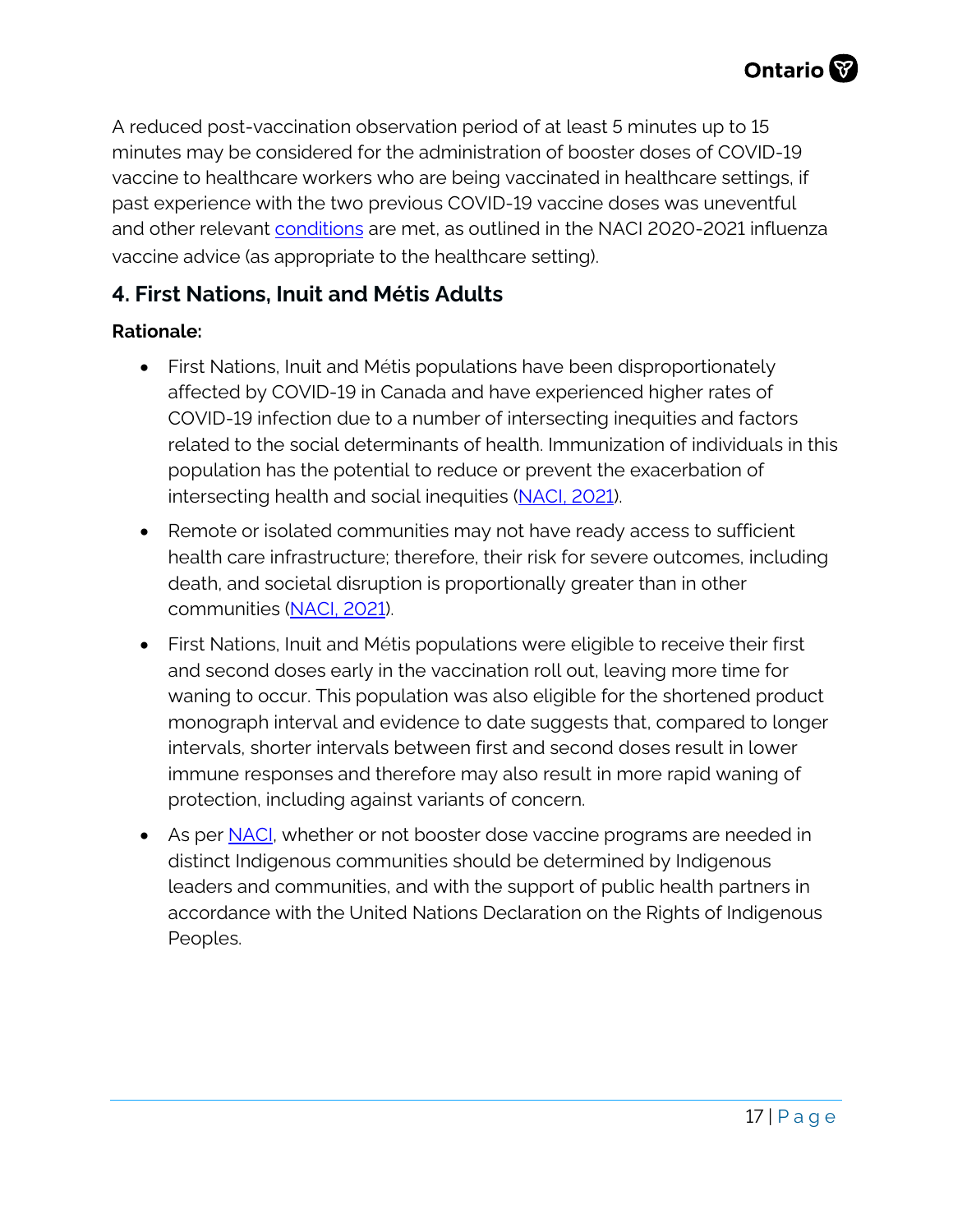# **5. Recipients of a Viral Vector Vaccine Primary Series that was completed with only viral vector vaccines (AstraZeneca/COVISHIELD or Janssen COVID-19 vaccine)**

- Vaccine effectiveness against severe COVID-19 outcomes with all vaccine types (including viral vector) remains high, but it is currently unclear to what extent the duration of protection may vary by vaccine product.
- In general, vaccine effectiveness against symptomatic SARS-CoV-2 infection and severe COVID-19 outcomes has consistently been lower for individuals receiving viral vector vaccines compared to mRNA vaccines. Emerging data on effectiveness suggests that vaccine protection against infection and symptomatic disease decreases more quickly with viral vector vaccines in comparison to mRNA vaccines, whereas the difference is less pronounced for severe disease. These individuals may become susceptible to infection sooner than people who received a primary series that included at least one dose of an mRNA vaccine [\(NACI, 2021\)](https://www.canada.ca/content/dam/phac-aspc/documents/services/immunization/national-advisory-committee-on-immunization-naci/recommendations-use-covid-19-vaccines/statement-guidance-booster-doses/statement-guidance-booster-doses.pdf).
- While there is limited evidence on duration of protection following a mixed viral vector and mRNA COVID-19 vaccination schedule, to date data from two studies indicate that vaccine effectiveness for those who received a mixed schedule of AstraZeneca/COVISHIELD followed by an mRNA vaccine is similar compared to those who received a complete series of mRNA vaccines [\(NACI, 2021\)](https://www.canada.ca/content/dam/phac-aspc/documents/services/immunization/national-advisory-committee-on-immunization-naci/recommendations-use-covid-19-vaccines/statement-guidance-booster-doses/statement-guidance-booster-doses.pdf).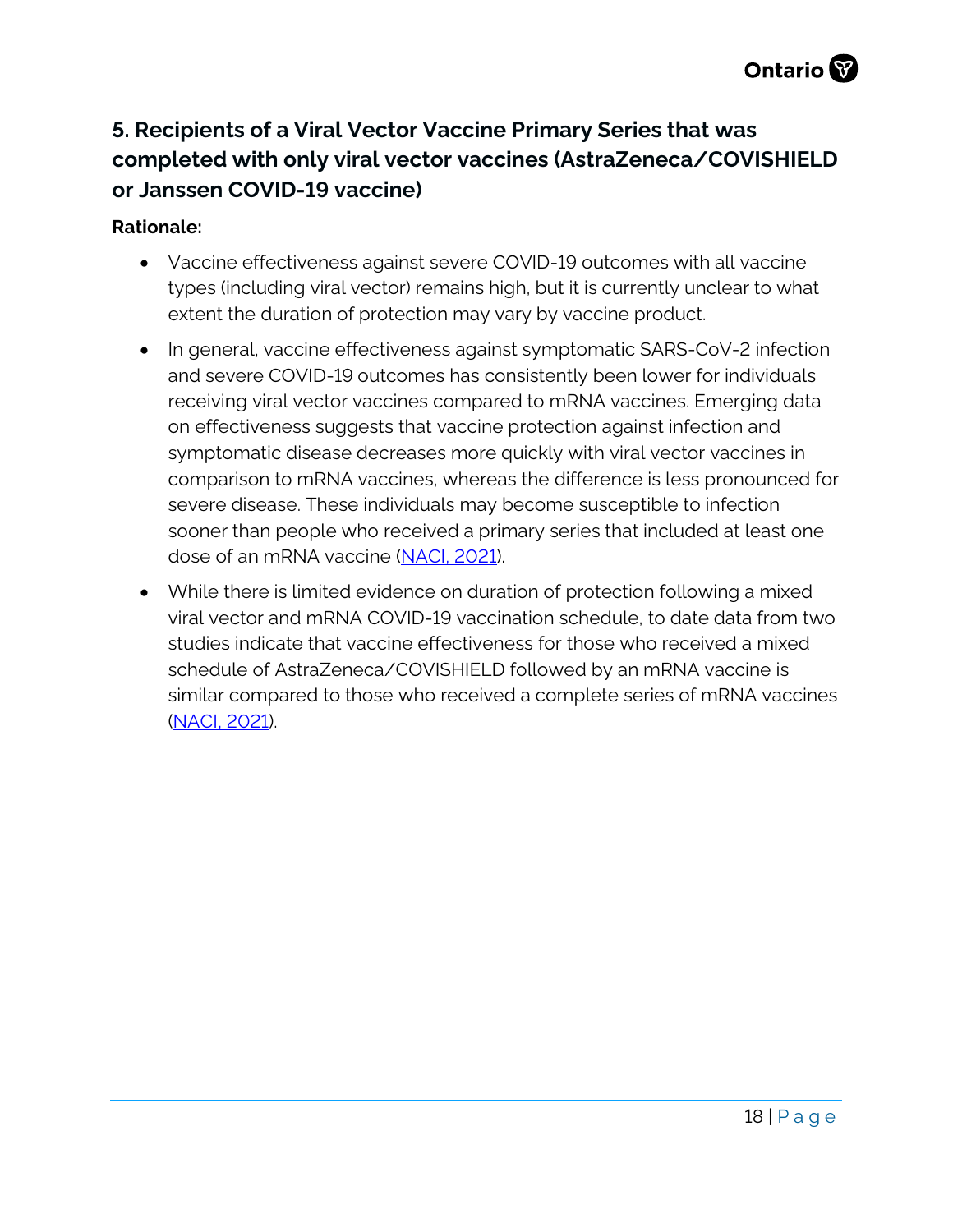# <span id="page-18-0"></span>**Appendix A: List of Immunosuppressive Medications in Alphabetical Order**

Inflectra infliximab ixekizumab

**#** 

5- Aminosalicyli c Acid (ASA)/mesal amine 6 mercaptopuri ne (6-MP)

# **A**

Abatacept Actemra adalimumab Advagraf Amgevita anakinra apremilast Arava Avsola azathioprine Azulfidine

## **B**

baricitinib belimumab Benlysta Brenzys Brodalumab

## **C**

canakinumab **Cellcept** certolizumab Cimzia Cosentyx

cyclophosph amide cyclosporine

**D** 

**E** 

**F** 

**G** 

**H** 

**I** 

Enbrel Entyvio **Envarsus** Erelzi

etanercept

fingolimod

Gengraf Gilenya golimumab guselkumab

Decadron (>3mg/day) DepoMedrol (>16mg/d) dexamethaso ne (>3mg/d)

**K**  Kesimpta Kevzara Kineret

Leflunomide

#### **M**

**L** 

Mayzent Medrol (>16mg/d) methotrexate methylpredni solone(>16m g/d) Metoject mycophenol ate mofetil mycophenoli c acid Myfortic

# **N**

Neoral

Hadlima Hulio Humira Hyrimoz

Idacio Ilaris Imuran

# **O**

Ocrelizumab **Ocrevus** ofatumumab Olumiant Orencia Otezla Otrexup ozanimod

# **P**

Pentasa prednisone (>20mg/d) Procytox Prograf Purinethol

## **R**

Rapamune Rasuvo Remicade Remsima Renflexis Rheumatrex Riabni Rinvoq risankizumab Rituxan Rituximab Riximyo Ruxience

## **S**

Salazopyrin **Sandimmune**  Sarilumab **Secukinumab** Siliq Simponi Siponimod sirolimus Skyrizi Solumedrol(> 16mg/d) **Stelara** sulfasalazine

# **T**

tacrolimus Taltz tocilizumab tofacitinib Tremfya Trexall Truxima

## **U**

upadacitinib ustekinumab

## **V**

vedolizumab

#### **X**  Xeljanz

**Z**  Zeposia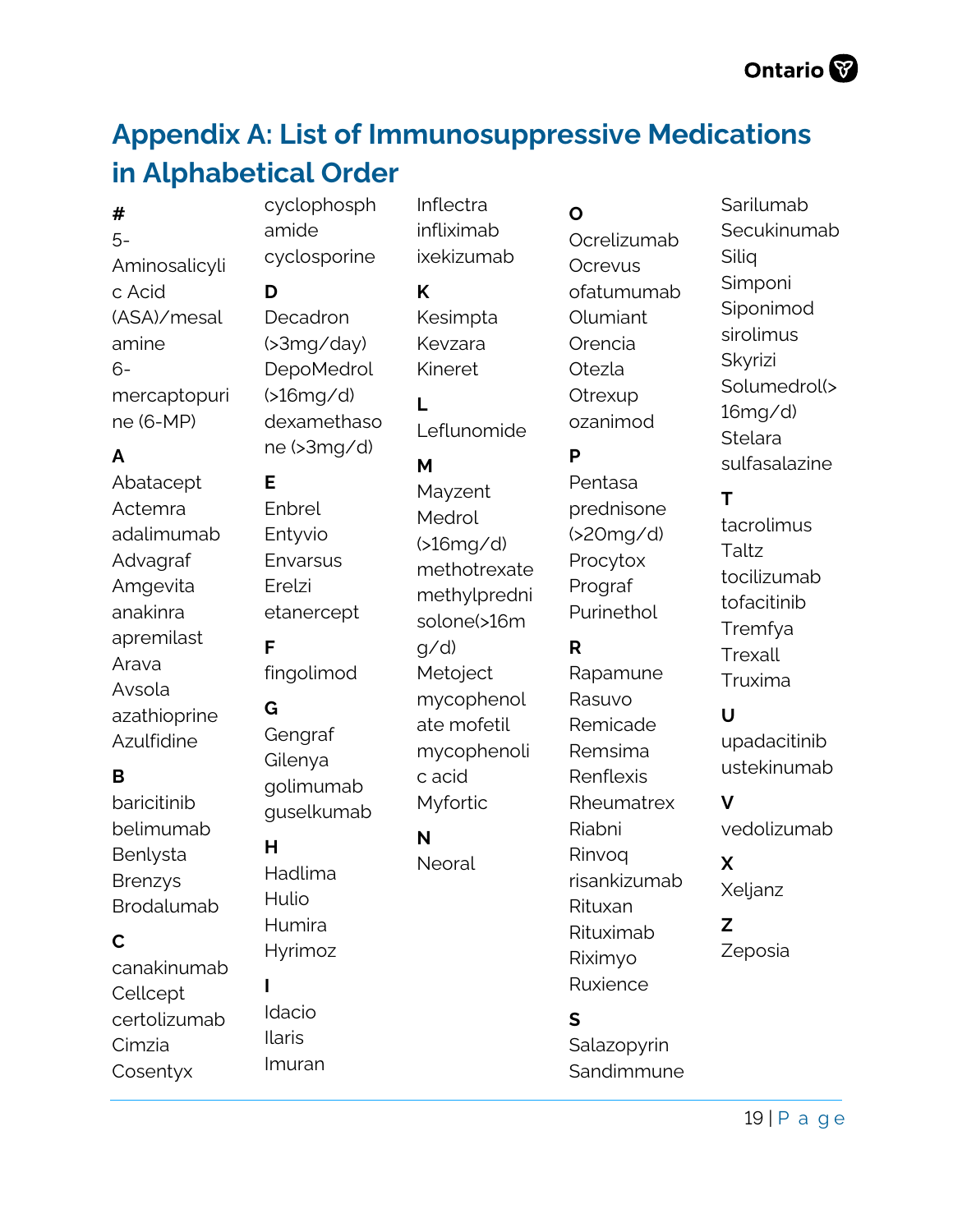# <span id="page-19-0"></span>**Appendix B: List of Health Care Workers Eligible for Booster Doses**

[Regulated health professionals](https://www.health.gov.on.ca/en/pro/programs/hhrsd/about/regulated_professions.aspx) and any staff member, contract worker, student/trainee, registered volunteer, or other designated essential caregivers currently working in-person in a health care organization, including workers that are not providing direct patient care and are frequently in the patient environment (i.e., cleaning staff, research staff, other administrative staff) are included in the below:

- **All hospital and acute care staff including:**
	- o Critical Care Units, Emergency Departments and Urgent Care Departments, COVID-19 Medical Units, Code Blue Teams, rapid response teams
	- o General internal medicine and other specialists, Surgical care, Obstetrics
- **All patient-facing health care workers/staff involved in the COVID-19 response:**
	- o COVID-19 Specimen Collection Centers, COVID-19 Isolation Centers
	- o Mobile Testing Teams, COVID-19 Laboratory Services, Teams supporting outbreak response (e.g., IPAC teams supporting outbreak management, inspectors in the patient environment)
	- o COVID-19 vaccine clinics and mobile immunization teams
	- o Current members of Ontario's Emergency Medical Assistance Team (EMAT)
- **Medical First Responders** (ORNGE, paramedics, firefighters providing medical first response, police and special constables providing medical first response as part of their regular duties)
- **Health care workers and designated essential caregivers in congregate settings** (assisted living, correctional settings, shelters, LTCHs/RHs, supportive housing, hospices and palliative care settings, etc.)
- **Home and community health care workers, providing in-person care, including:**